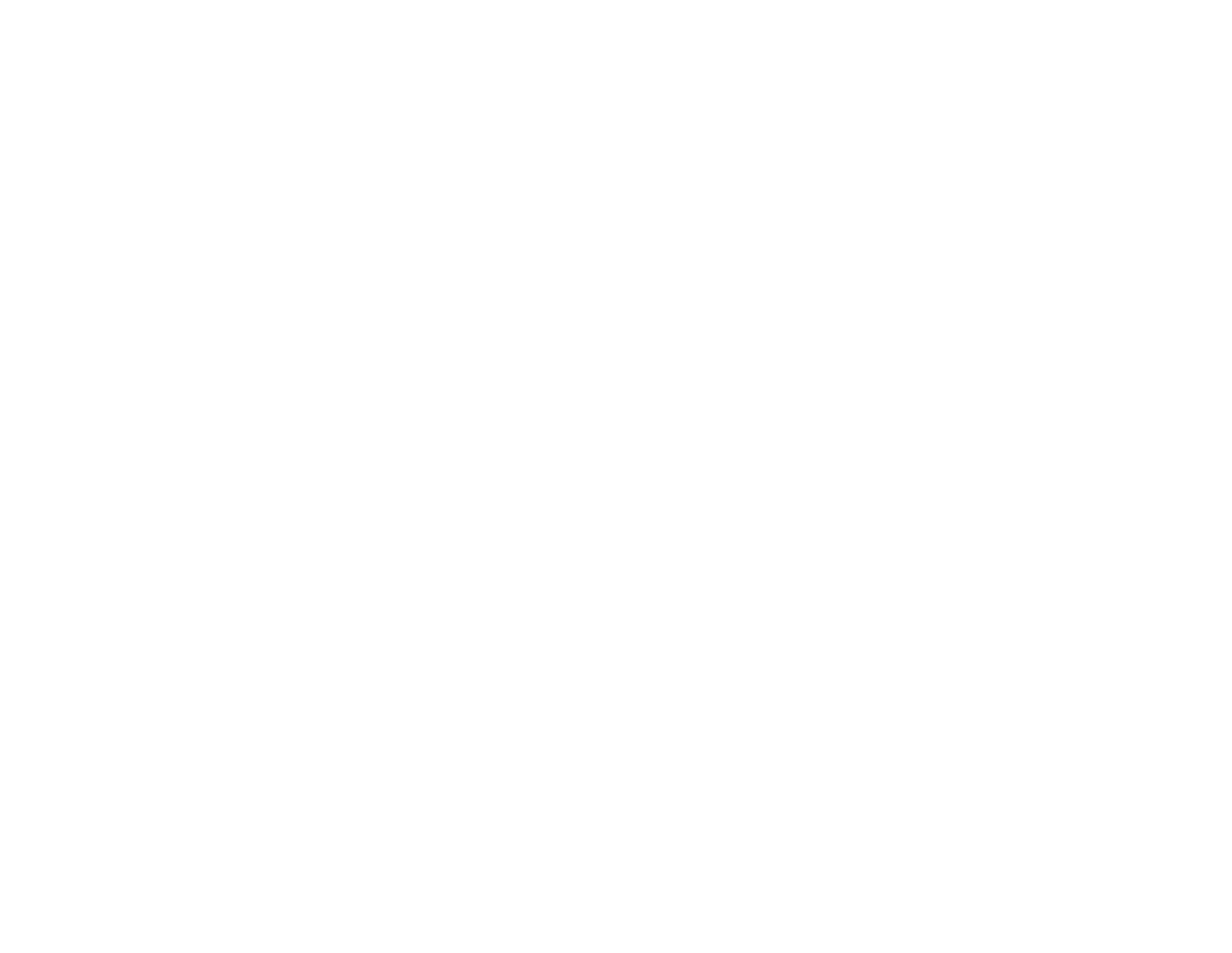# **Table of Contents**

Section I: Executive Summary **Page 5** and the section I: Executive Summary Percent of Your Students Ready for College-Level Coursework Five Year Trends—Percent of Students Who Met College Readiness Benchmarks Five Year Trends—Average ACT Scores Five Year Trends—Average ACT Scores by Level of Preparation Five Year Trends—Percent and Average Composite Score by Race/Ethnicity Percent of Students in College Readiness Standards Score Ranges Average ACT College Reportable Scores by Test Session Duration Percent of Students Who Met College Readiness Benchmark Scores by Test Session Duration Section II: Academic Achievement **Page 11** Page 11 ACT Score Distributions, Cumulative Percentages, Averages, and Quartile Values Average ACT Composite Scores for Race/Ethnicity by Level of Preparation Average ACT Scores by Race/Ethnicity Percent of Students in College Readiness Standards Score Ranges Average ACT Scores by Gender Percent of Students Who Met College Readiness Benchmark Scores by Gender College Readiness Benchmark Percent and Average ACT Scores by Overall High School Curriculum College Readiness Benchmark Percent and Average ACT Scores by Content-Specific Curriculum Section III: College Readiness & Impact of Course Rigor Page 17 Percent of Students Who Met ACT College Readiness Benchmark Scores by Race/Ethnicity Average ACT Scores and Average ACT Score Changes by Common Course Patterns College Readiness Percents by Common Course Patterns Section IV: Career and Educational Aspirations **Page 25** Page 25 Distribution of Planned Educational Majors for All Students by College Plans Average ACT Composite Scores for Racial/Ethnic Groups by Post-Secondary Educational Aspirations Students' Score Report Preferences at Time of Testing Section V: Optional Writing Test Results **Page 29** Page 29 Average ACT English and Writing Scores by Race/Ethnicity and Gender for students who took ACT Writing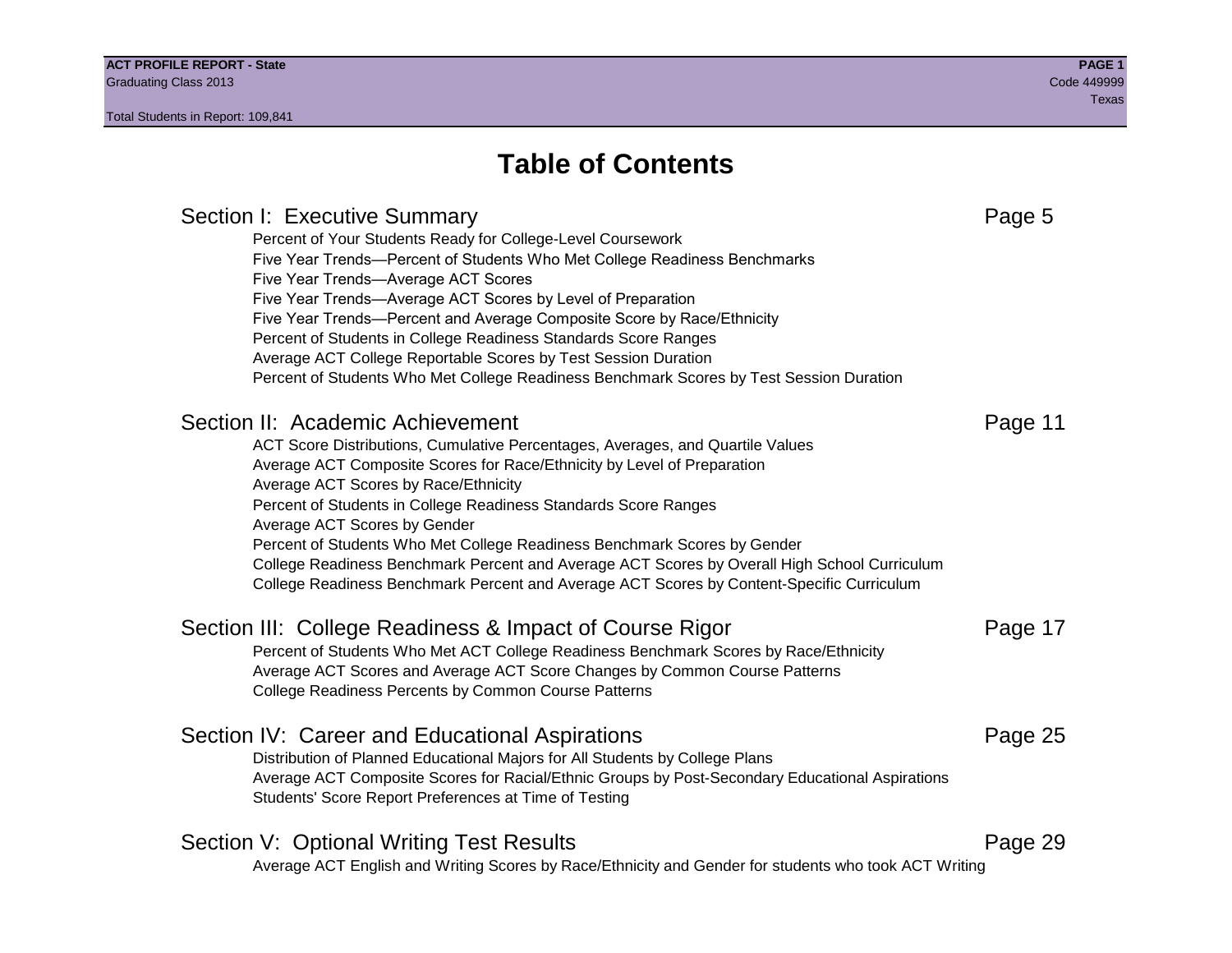This report provides information about the performance of your 2013 graduating seniors who took the ACT as sophomores, juniors, or seniors; and self-reported at the time of testing that they were scheduled to graduate in 2013. Beginning with the Graduating Class of 2013, all students whose scores are college reportable, both standard and extended time tests, are now included in the report.

This report focuses on:

**Performance** - student test performance in the context of college readiness

**Access** - number of your graduates exposed to college entrance testing and the percent of race/ethnicity participation

**Course Selection** - percent of students pursuing a core curriculum

**Course Rigor** - impact of rigorous coursework on achievement

**College Readiness** - percent of students meeting ACT College Readiness Benchmark Scores in each content area

**Awareness** - extent to which student aspirations match performance

**Articulation** - colleges and universities to which your students send test results

Each year, test data for a school, district, and the state represents a different cohort of students. ACT encourages educators to focus on trends (3, 5, 10 years), not year-to-year changes. Such changes can represent normal – even expected – fluctuations. On the other hand, trend lines offer more insight into what is happening in a school, district, or the state.

Furthermore, ACT encourages educators to measure student performance in the context of college readiness measures. The focus should be on the number and percentage of students who met or exceeded ACT's College Readiness Benchmark Scores, a measure that is much more meaningful and understandable than an average composite score for a group of students.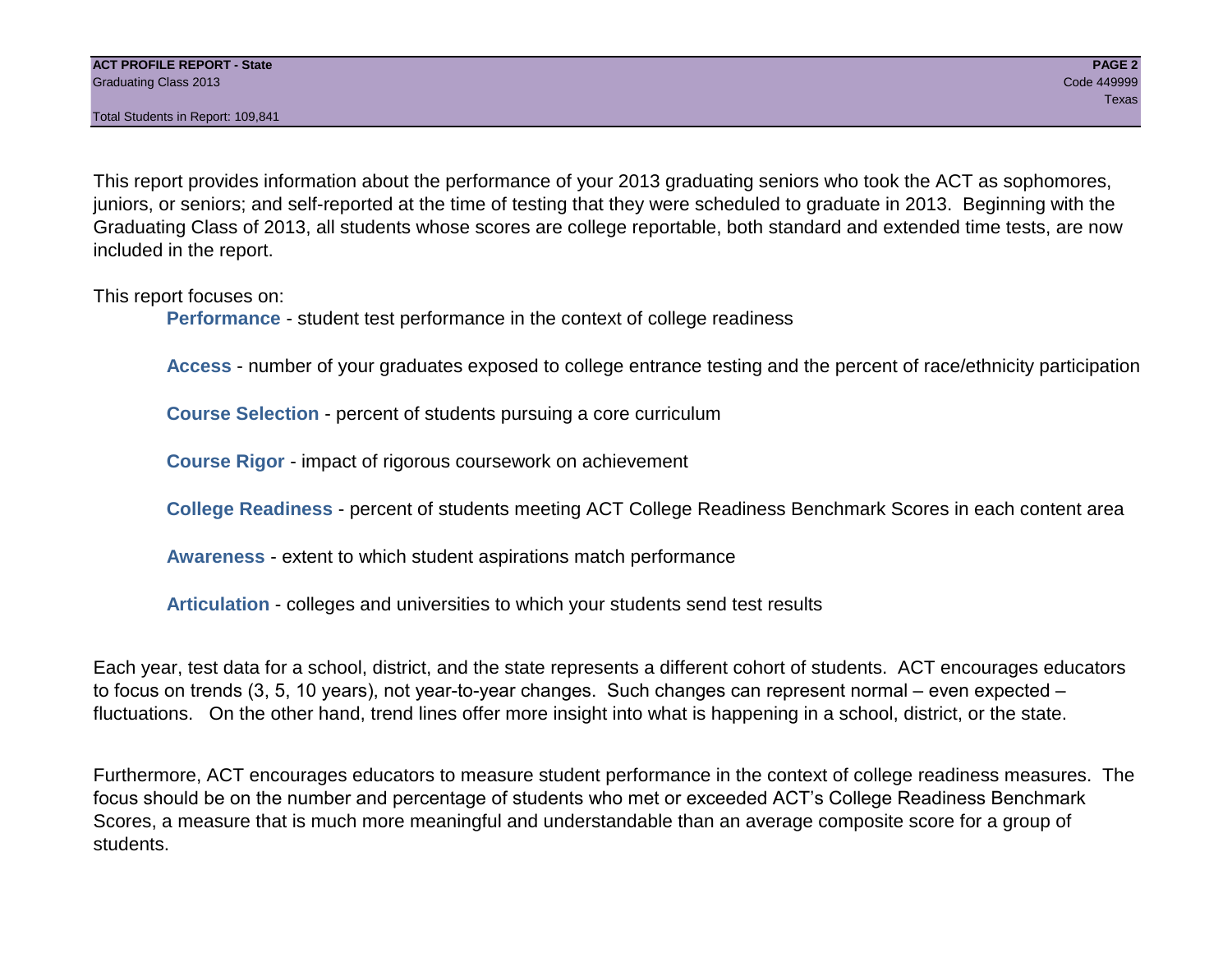# **The ACT is a curriculum-based measure of college readiness. ACT components include:**

Tests of academic achievement in English, math, reading, science, and writing (optional) High school grade and course information Student Profile Section Career Interest Inventory

# **The ACT:**

Every few years, ACT conducts the **ACT National Curriculum Survey** to ensure its curriculum-based assessment tools accurately measure the skills high school teachers teach and instructors of entry-level college courses expect. The ACT is the only college readiness test designed to reflect the results of such a survey.

ACT's **College Readiness Standards** are sets of statements intended to help students, parents and educators understand the meaning of test scores. The standards relate test scores to the types of skills needed for success in high school and beyond. They serve as a direct link between what students have learned and what they are ready to do next. The ACT is the only college readiness test for which scores can be tied directly to standards. *Connecting College Readiness Standards to the Classroom* interpretive guides can be found at www.act.org/standard/infoserv.html.

Only the ACT reports **College Readiness Benchmark Scores** – A benchmark score is the minimum score needed on an ACT subject-area test to indicate a 50% chance of obtaining a B or higher or about a 75% chance of obtaining a C or higher in the corresponding credit-bearing college courses, which include English Composition, Algebra, Social Science and Biology. These scores were empirically derived based on the actual performance of students in college. The College Readiness Benchmark Scores, updated for 2013, are:

| <b>College Course/Course Area</b> | <b>ACT Test</b> | Benchmark Score |
|-----------------------------------|-----------------|-----------------|
| <b>English Composition</b>        | English         | 18              |
| Algebra                           | Mathematics     | 22              |
| <b>Social Sciences</b>            | Reading         | 22              |
| Biology                           | Science         | 23              |

For more information, go to www.act.org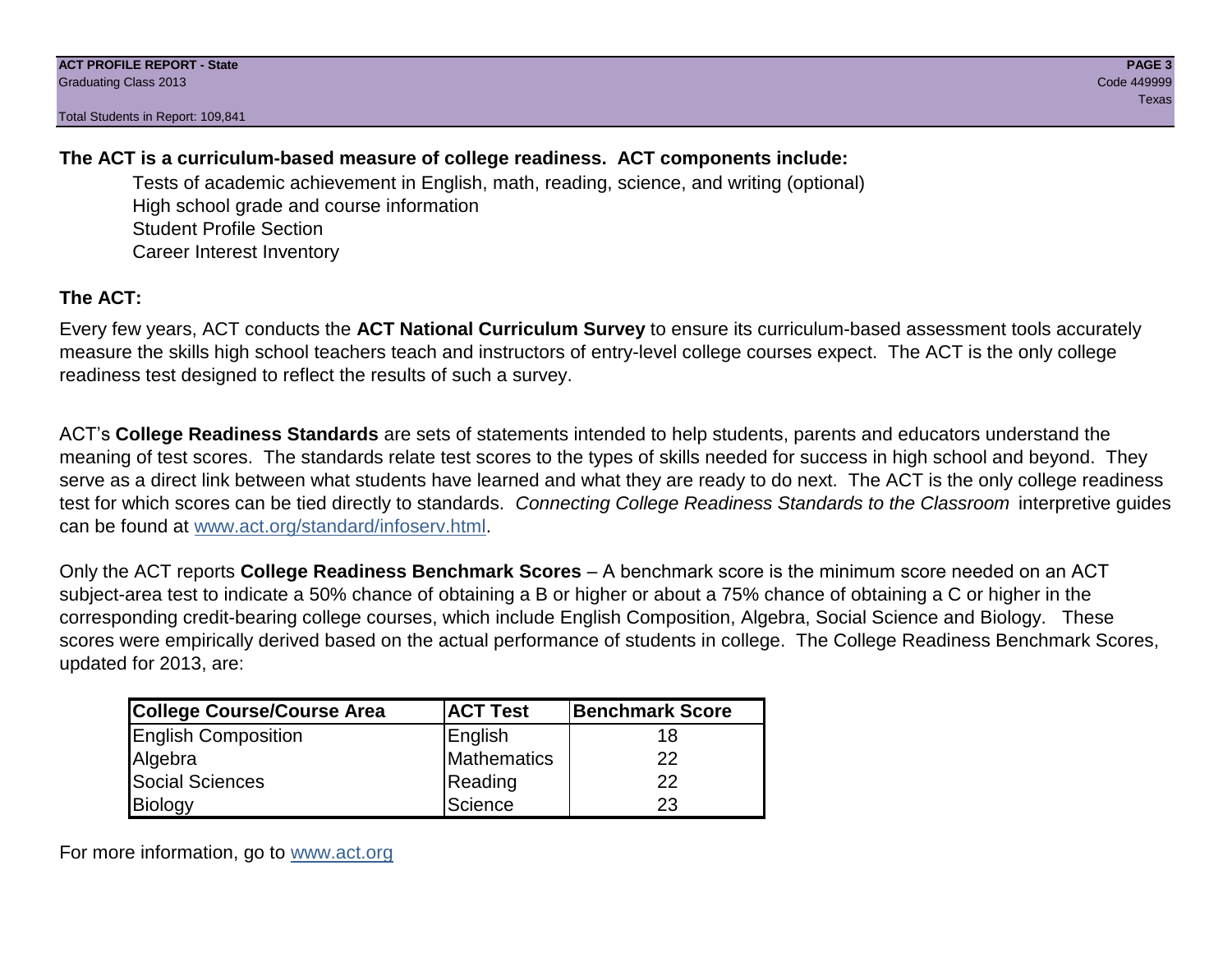# **How to Improve Scores and Increase College Readiness**

26% of your students met all four ACT College Readiness Benchmark Scores (Table 1.1). To improve students' scores and increase the percentage of students identified as college ready, ACT suggests:

PROVIDING ACCESS FOR ALL STUDENTS TO TAKE THE ACT: 109,841 of your students are included in this report (the 'cohort'). Increasing access insures that more students have the opportunity to consider college and allows the reader to use this report to evaluate how well courses and instructional programs are preparing students for college and work.

MAKING CORE CURRICULUM A PRIORITY: Emphasize the need for all students to develop college and work ready skills, regardless of postsecondary aspirations. 94% of the students in the cohort reported taking courses that would be considered 'Core or More' (Table 1.4).

MAKING SURE STUDENTS ARE TAKING THE RIGHT KINDS OF COURSES: Table 3.2 reports 1% of the cohort took less than three years of math courses. Of these students, 14% were college ready. 10% of the cohort reported taking a course sequence of Algebra I, Algebra II, and Geometry. 14% of these students were college ready. In comparison, 53% of the students who took 3 or more years of math beyond Algebra I, Algebra II, and Geometry were college ready. Getting more students ready for Algebra prior to 9th grade will increase the chances that students will be prepared for and take advanced-level math courses.

Similarly, Table 3.2 reports 1% of the cohort took less than three years of natural science courses. 14% of these students were college ready. In comparison, 36% of students who took at least three years of science coursework were college ready.

EVALUATING RIGOR OF COURSES: Table 2.6 reports the percentage of students falling in each of the ACT College Readiness Standards score ranges. For example, approximately 43% of the cohort fall into the lowest three Mathematics score ranges. To increase these students' achievement, identify the standards they should focus on next by accessing ACT's College Readiness Standards at www.act.org/standard.

PLAN GUIDANCE ACTIVITIES BASED ON STUDENTS' CAREER AND COLLEGE ASPIRATIONS: Data in Tables 4.1 and 4.2 enable the reader to determine if aspirations are consistent with academic performance and whether among students with similar aspirations, academic performance is consistent across racial/ethnic groups.

For more information on interpreting data in this report, or to learn how ACT can help your students improve their readiness for college and the workplace, contact ACT Customer Service at 319-337-1309 or customerservices@act.org.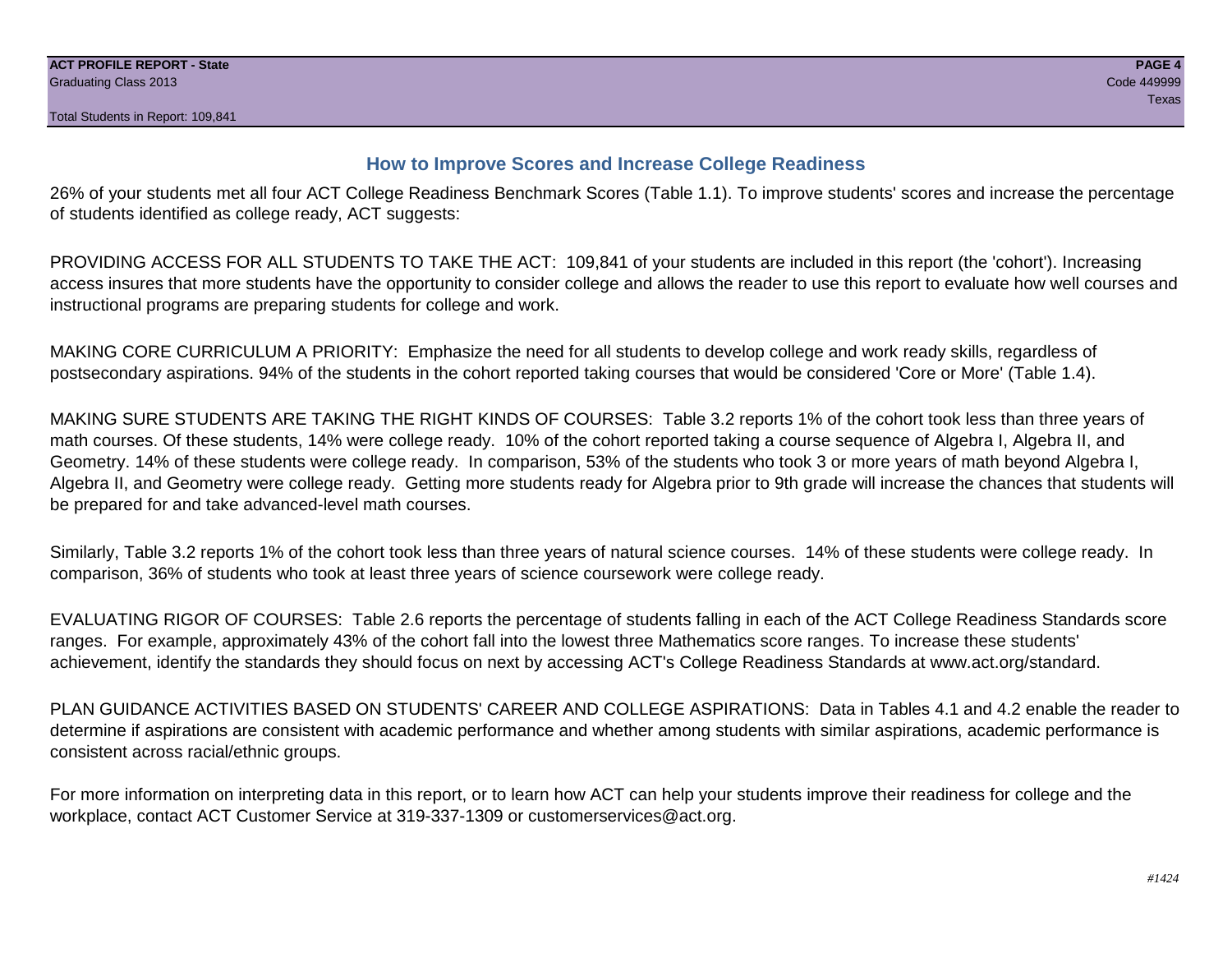**ACT PROFILE REPORT - State: SECTION I, EXECUTIVE SUMMARY PAGE 5** Graduating Class 2013 Code 449999

Total Students in Report: 109,841

teration of the contract of the contract of the contract of the contract of the contract of the contract of the

# Section I Executive Summary

Beginning with the Graduating Class of 2013, all students whose scores are college reportable, both standard and extended time tests, are now included. Also beginning with the 2013 Graduating Class data, College Readiness Benchmarks for Reading and Science were updated to reflect the most recent college coursework research.

> To find the results of only standard time or extended time test takers, refer to Tables 1.7 and 1.8 on page 10.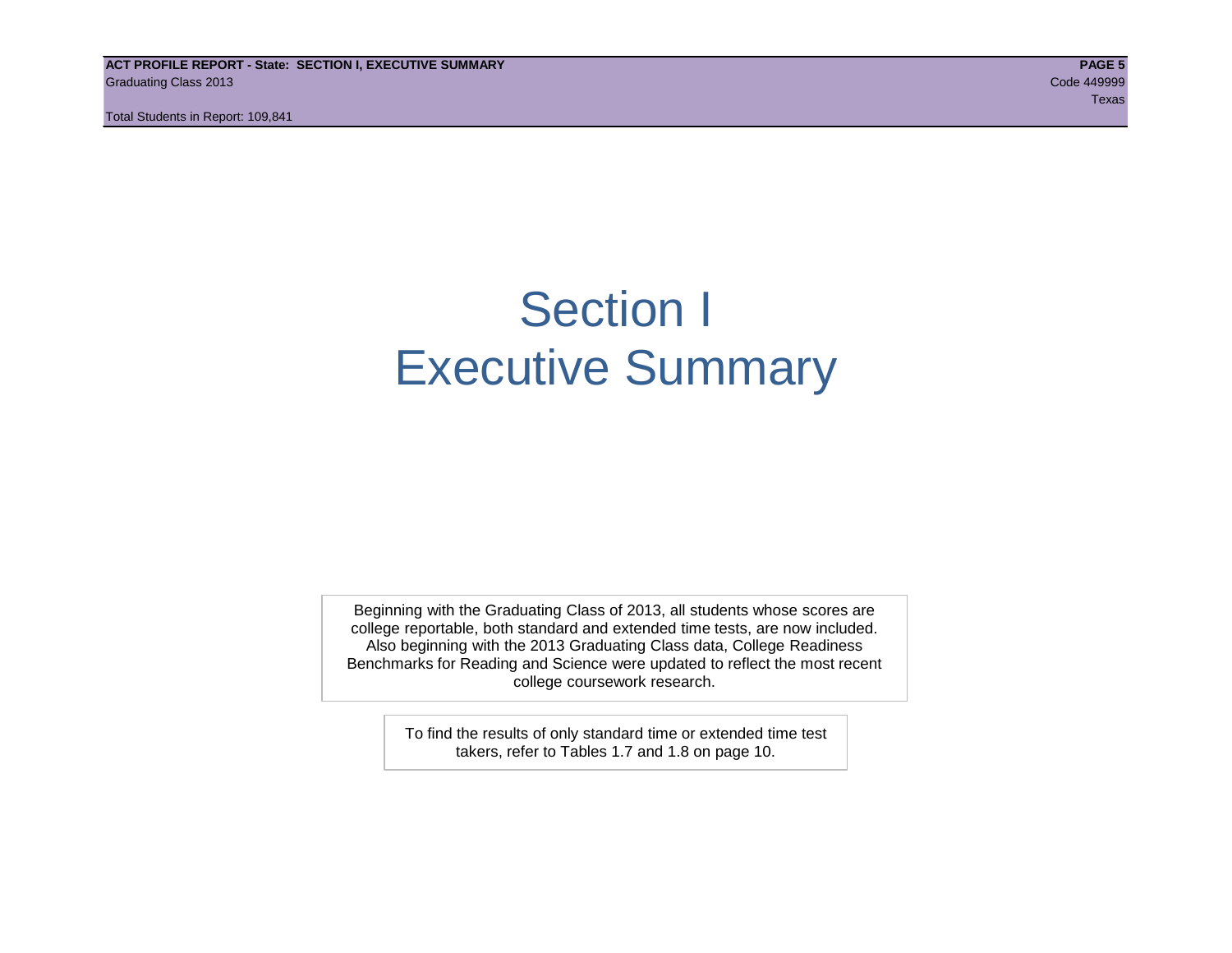#### **ACT PROFILE REPORT - State: SECTION I, EXECUTIVE SUMMARY PAGE 6** Graduating Class 2013 Code 449999

Total Students in Report: 109,841





**A benchmark score is the minimum score needed on an ACT subject-area test to indicate a 50% chance of obtaining a B or higher or about a 75% chance of obtaining a C or higher in the corresponding credit-bearing college course.**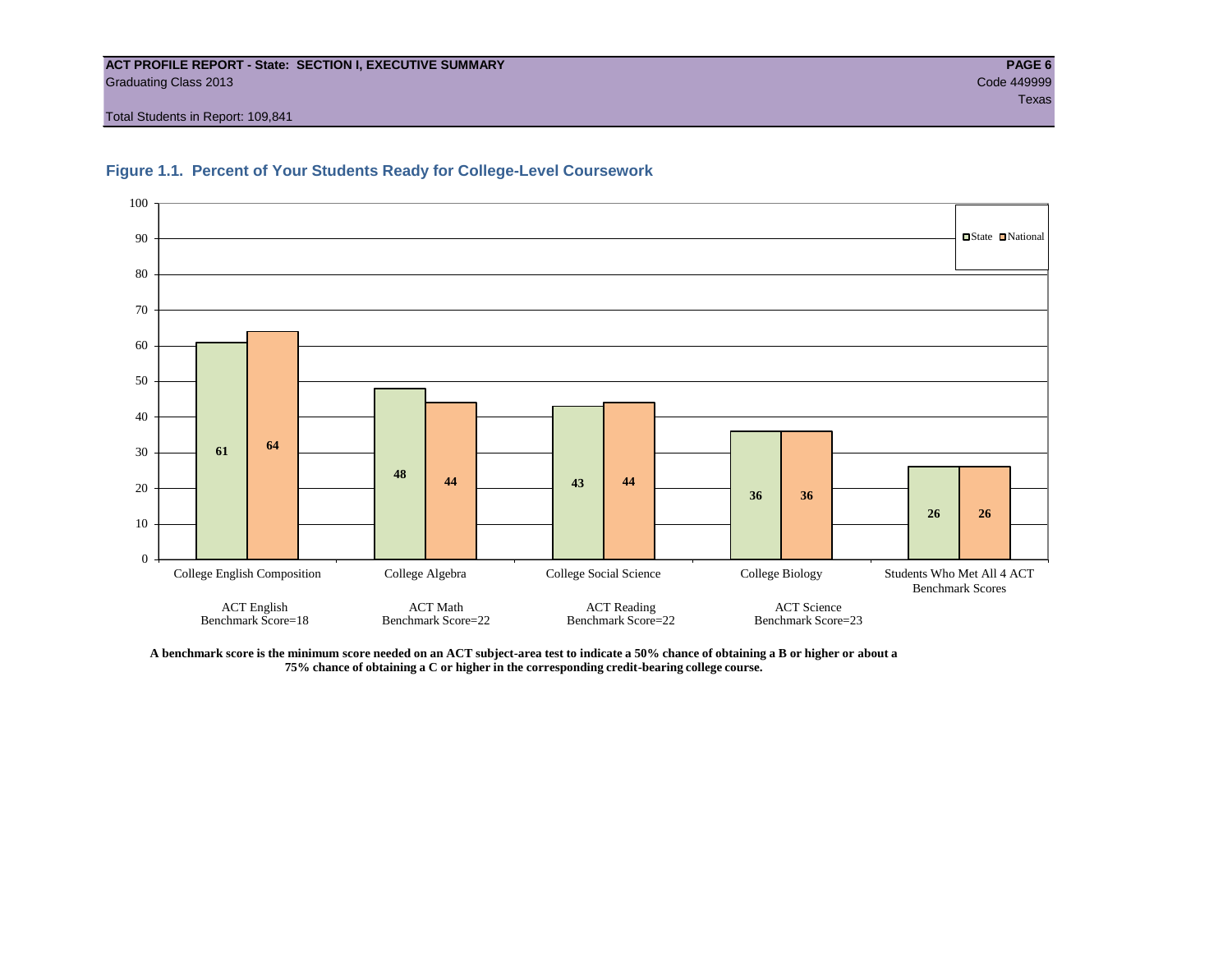#### **ACT PROFILE REPORT - State: SECTION I, EXECUTIVE SUMMARY PAGE 7** Graduating Class 2013 Code 449999

teration of the contract of the contract of the contract of the contract of the contract of the contract of the

Total Students in Report: 109,841

|      |              | <b>Number of Students</b> |              | <b>Percent Who Met Benchmarks</b> |                    |                 |                |          |                |          |                     |          |  |  |
|------|--------------|---------------------------|--------------|-----------------------------------|--------------------|-----------------|----------------|----------|----------------|----------|---------------------|----------|--|--|
|      |              | <b>Tested</b>             |              | <b>English</b>                    | <b>Mathematics</b> |                 | <b>Reading</b> |          | <b>Science</b> |          | <b>Met All Four</b> |          |  |  |
| Year | <b>State</b> | <b>National</b>           | <b>State</b> | National<br><b>State</b>          |                    | <b>National</b> | <b>State</b>   | National |                | National | <b>State</b>        | National |  |  |
| 2009 | 82,640       | .480.469                  | 63           | 67                                | 44                 | 42              | 49             | 53       | 26             | 28       | 22                  | 23       |  |  |
| 2010 | 92,615       | .568.835                  | 61           | 66                                | 46                 | 43              | 48             | 52       | 29             | 29       | 24                  | 24       |  |  |
| 2011 | 101,569      | 623,112                   | 60           | 66                                | 48                 | 45              | 48             | 52       | 28             | 30       | 24                  | 25       |  |  |
| 2012 | 110,180      | .666,017                  | 61           | 67                                | 48                 | 46              | 48             | 52       | 29             | 31       | 24                  | 25       |  |  |
| 2013 | 109,841      | 1,799,243                 | 61           | 64                                | 48                 | 44              | 43             | 44       | 36             | 36       | 26                  | 26       |  |  |

# **Table 1.1. Five Year Trends—Percent of Students Who Met College Readiness Benchmarks**

## **Table 1.2. Five Year Trends—Average ACT Scores**

|      |              | <b>Number of Students</b> |              |                   |                    | <b>Average ACT Scores</b> |                |                 |                |          |                  |          |  |  |
|------|--------------|---------------------------|--------------|-------------------|--------------------|---------------------------|----------------|-----------------|----------------|----------|------------------|----------|--|--|
|      |              | Tested                    |              | <b>English</b>    | <b>Mathematics</b> |                           | <b>Reading</b> |                 | <b>Science</b> |          | <b>Composite</b> |          |  |  |
| Year | <b>State</b> | <b>National</b>           | <b>State</b> | National<br>State |                    | National                  | State          | <b>National</b> |                | National | <b>State</b>     | National |  |  |
| 2009 | 82,640       | .480,469                  | 19.9         | 20.6              | 21.3               | 21.0                      | 20.9           | 21.4            | 20.6           | 20.9     | 20.8             | 21.1     |  |  |
| 2010 | 92,615       | .568.835                  | 19.7         | 20.5              | 21.4               | 21.0                      | 20.8           | 21.3            | 20.9           | 20.9     | 20.8             | 21.0     |  |  |
| 2011 | 101,569      | ,623,112                  | 19.6         | 20.6              | 21.5               | 21.1                      | 20.7           | 21.3            | 20.8           | 20.9     | 20.8             | 21.1     |  |  |
| 2012 | 110,180      | .666,017                  | 19.6         | 20.5              | 21.4               | 21.1                      | 20.8           | 21.3            | 20.8           | 20.9     | 20.8             | 21.1     |  |  |
| 2013 | 109,841      | 1,799,243                 | 19.8         | 20.2              | 21.5               | 20.9                      | 21.0           | 21.1            | 20.9           | 20.7     | 20.9             | 20.9     |  |  |

# **Table 1.3. Five Year Trends—Average ACT Scores Nationwide**

|      | <b>Number of Students</b> |                | <b>Average ACT Scores</b> |         |                |                  |  |  |  |  |  |  |  |
|------|---------------------------|----------------|---------------------------|---------|----------------|------------------|--|--|--|--|--|--|--|
| Year | Tested                    | <b>English</b> | <b>Mathematics</b>        | Reading | <b>Science</b> | <b>Composite</b> |  |  |  |  |  |  |  |
| 2009 | ,480,469                  | 20.6           | 21.0                      | 21.4    | 20.9           | 21.1             |  |  |  |  |  |  |  |
| 2010 | ,568,835                  | 20.5           | 21.0                      | 21.3    | 20.9           | 21.0             |  |  |  |  |  |  |  |
| 2011 | ,623,112                  | 20.6           | 21.1                      | 21.3    | 20.9           | 21.1             |  |  |  |  |  |  |  |
| 2012 | ,666,017                  | 20.5           | 21.1                      | 21.3    | 20.9           | 21.1             |  |  |  |  |  |  |  |
| 2013 | 1,799,243                 | 20.2           | 20.9                      | 21.1    | 20.7           | 20.9             |  |  |  |  |  |  |  |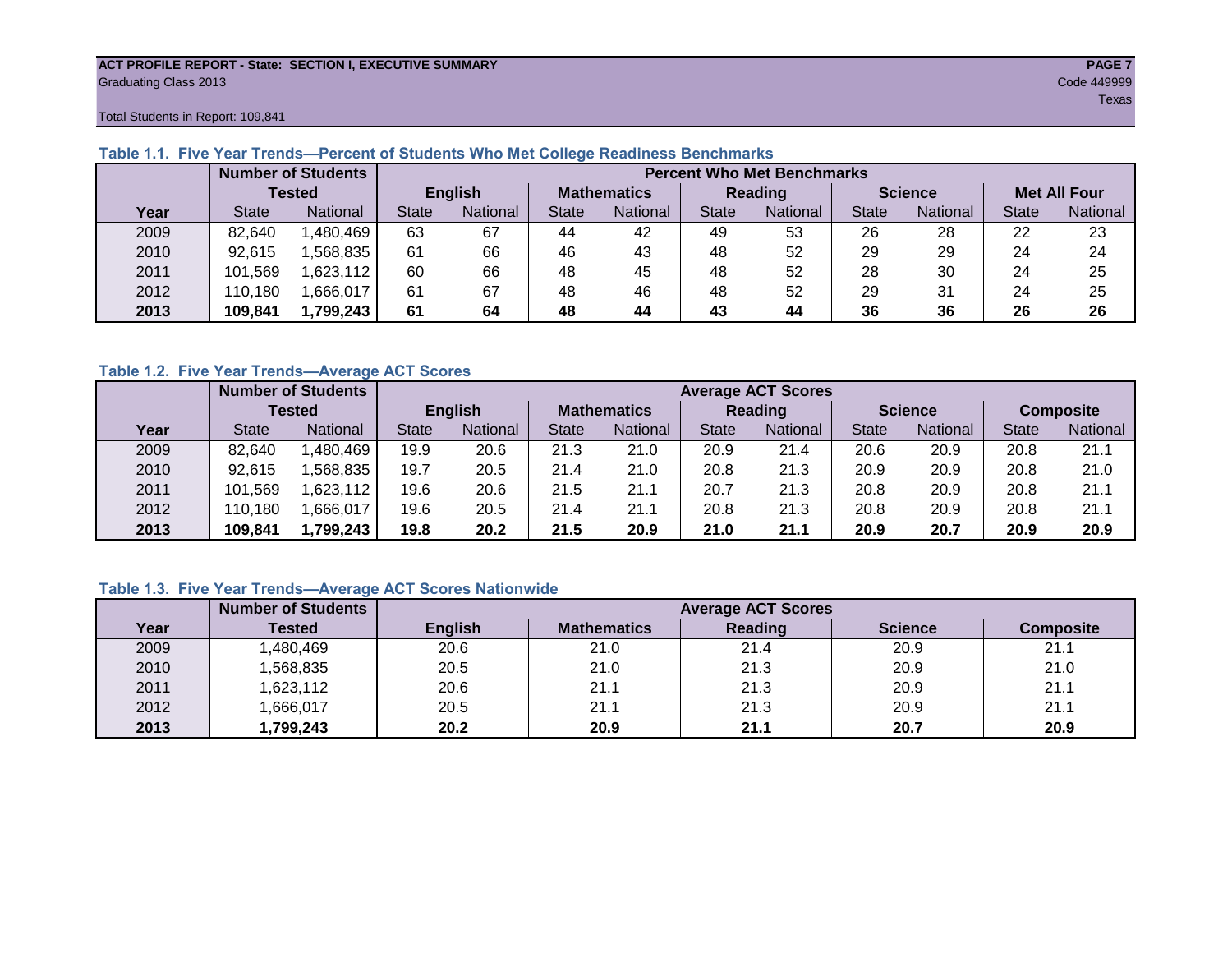#### **ACT PROFILE REPORT - State: SECTION I, EXECUTIVE SUMMARY PAGE 8** Graduating Class 2013 Code 449999

#### Total Students in Report: 109,841

|      |         | <b>Number of Students</b><br><b>Tested</b> |      | Percent <sup>2</sup> |             | <b>English</b> |         | <b>Mathematics</b> | <b>Reading</b> |           | <b>Science</b> |           | <b>Composite</b> |           |
|------|---------|--------------------------------------------|------|----------------------|-------------|----------------|---------|--------------------|----------------|-----------|----------------|-----------|------------------|-----------|
|      |         |                                            | Core | Less                 |             |                |         |                    |                |           |                |           |                  |           |
|      | Core or | Less than                                  | or   | than                 | Core or     | Less than      | Core or | Less than          | Core or        | Less than | Core or        | Less than | Core or          | Less than |
| Year | More    | Core                                       | More | Core                 | <b>More</b> | Core           | More    | Core               | More           | Core      | More           | Core      | <b>More</b>      | Core      |
| 2009 | 70.274  | 9.661                                      | 85   | 12                   | 20.4        | 17.3           | 21.7    | 19.1               | 21.4           | 18.7      | 21.0           | 18.7      | 21.2             | 18.6      |
| 2010 | 80,539  | 10,039                                     | 87   | 11                   | 20.2        | 17.0           | 21.8    | 19.1               | 21.2           | 18.4      | 21.2           | 18.9      | 21.2             | 18.5      |
| 2011 | 93,858  | 5,925                                      | 92   | 6                    | 19.9        | 16.9           | 21.7    | 19.2               | 20.9           | 18.3      | 21.0           | 18.6      | 21.0             | 18.4      |
| 2012 | 103,415 | 5,586                                      | 94   | 5                    | 19.8        | 16.9           | 21.6    | 19.2               | 20.9           | 18.4      | 20.9           | 18.7      | 20.9             | 18.4      |
| 2013 | 103,760 | 4,633                                      | 94   |                      | 19.9        | 17.0           | 21.6    | 19.3               | 21.1           | 18.7      | 21.0           | 18.8      | 21.0             | 18.6      |

# **Table 1.4. Five Year Trends—Average ACT Scores by Level of Preparation**

<sup>1</sup>"Core or More" results correspond to students taking four or more years of English AND three or more years each of math, social studies, and natural science.

 $2$ Percent of all students tested. Numbers will not add up to 100% due to student non-response.

# **Table 1.5. Five Year Trends—Percent and Average Composite Score by Race/Ethnicity**

|                                        |        | 2009 |      |        | 2010          |      |         | 2011 |      |         | 2012 |      |         | 2013    |      |
|----------------------------------------|--------|------|------|--------|---------------|------|---------|------|------|---------|------|------|---------|---------|------|
|                                        | N      | %    | Avg  | N      | $\frac{9}{6}$ | Avg  | N       | %    | Avg  | Ν       | %    | Ava  | N       | %       | Avg  |
| <b>All Students</b>                    | 82.640 | 100  | 20.8 | 92.615 | 100           | 20.8 | 101.569 | 100  | 20.8 | 110.180 | 100  | 20.8 | 109.841 | 100     | 20.9 |
| Black/African American                 | 10.479 | 13   | 17.3 | 11,900 | 13            | 17.3 | 12.874  | 13   | 17.5 | 13,290  | 12   | 17.5 | 12.695  | $12 \,$ | 17.6 |
| American Indian/Alaska Native          | 446    |      | 21.4 | 529    |               | 21.6 | 464     | 0    | 21.7 | 386     | 0    | 21.3 | 414     |         | 20.9 |
| White                                  | 39,205 | 47   | 22.8 | 41.769 | 45            | 23.1 | 42.685  | 42   | 23.2 | 44.502  | 40   | 23.1 | 43.299  | 39      | 23.3 |
| Hispanic/Latino                        | 22.526 | 27   | 18.4 | 27.556 | 30            | 18.3 | 35,093  | 35   | 18.5 | 40.827  | 37   | 18.6 | 41.877  | 38      | 18.8 |
| Asian                                  | 3,589  |      | 24.3 | 4,014  | 4             | 24.5 | 4,556   | 4    | 24.8 | 4,746   | 4    | 24.9 | 4,871   | д       | 25.0 |
| Native Hawaiian/Other Pacific Islander |        |      |      |        | $\Omega$      |      | 94      | 0    | 19.7 | 176     | 0    | 21.0 | 189     | 0       | 21.5 |
| Two or more races                      | .886   |      | 21.3 | 2,344  | $\sim$<br>-3  | 21.5 | 2.171   | 2    | 21.8 | 2.752   | ົ    | 22.7 | 2.727   |         | 22.3 |
| Prefer not to respond/No response      | 4,509  |      | 20.7 | 4,503  | 5             | 20.2 | 3,632   | Д    | 21.2 | 3,501   | ົ    | 21.9 | 3,769   |         | 22.7 |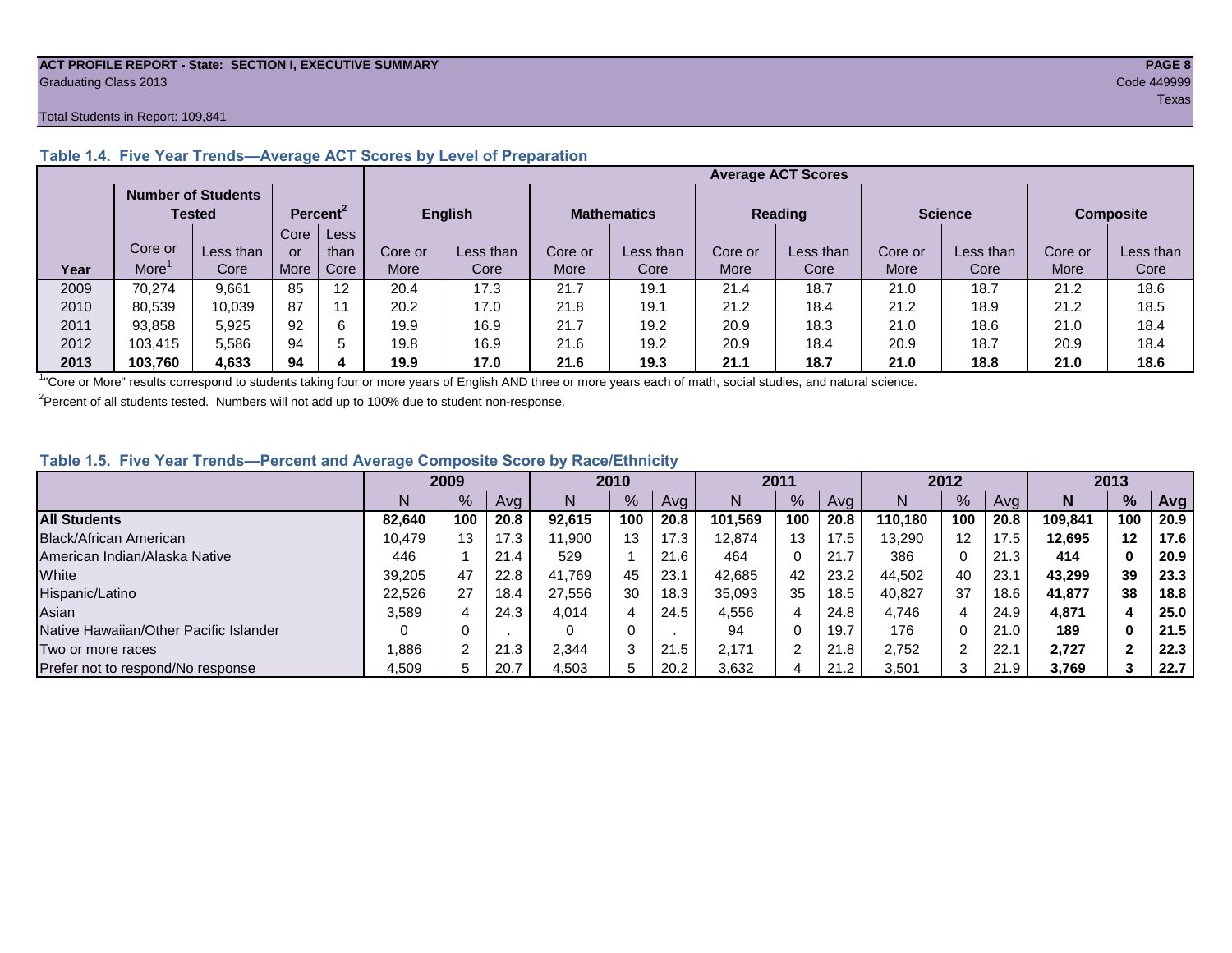#### **ACT PROFILE REPORT - State: SECTION I, EXECUTIVE SUMMARY PAGE 9 Graduating Class 2013** Code 449999 Code 449999

teration of the contract of the contract of the contract of the contract of the contract of the contract of the

#### Total Students in Report: 109,841

# **Table 1.6. Percent of Students in College Readiness Standards Score Ranges**

| <b>CRS</b>    | <b>English</b>      | <b>Mathematics</b>                    | <b>Reading</b>        | <b>Science</b>       |
|---------------|---------------------|---------------------------------------|-----------------------|----------------------|
| Range         | (Benchmark = $18$ ) | (Benchmark = $22$ )                   | $(Benchmark = 22)$    | (Benchmark = $23$ )  |
|               | 100%                | 100%                                  | 100%                  | 100%                 |
| $1 - 12$      | 50%<br>13%<br>13%   | 50%<br>1%<br>1%                       | 50%<br>$8\%$<br>7%    | 50%<br>7%<br>6%      |
|               | $0\%$               | $0\%$                                 | 0%                    | 0%                   |
| $13 - 15$     | 100%                | 100%                                  | 100%                  | 100%                 |
|               | 50%<br>15%<br>13%   | 50%<br>14%<br>10%                     | 50%<br>14%<br>13%     | 50%<br>10%<br>9%     |
|               | $0\%$               | $0\%$                                 | $0\%$                 | $0\%$                |
|               | 100%                | 100%                                  | 100%                  | 100%                 |
| 16-19         | 50%<br>19%<br>18%   | 33%<br>32%<br>50%                     | 50%<br>22%<br>21%     | 50%<br>24%<br>23%    |
|               | $0\%$               | $0\%$                                 | $0\%$                 | $0\%$                |
|               | 100%                | 100%                                  | 100%                  | 100%                 |
| $20 - 23$     | 50%<br>24%<br>25%   | 50%<br>21%<br>19%                     | 50%<br>24%<br>23%     | 32%<br>30%<br>50%    |
|               | $0\%$               | $0\%$                                 | $0\%$                 | $0\%$                |
| $24 - 27$     | 100%                | 100%                                  | 100%                  | 100%                 |
|               | 50%<br>16%<br>15%   | 50%<br>24%<br>21%                     | 50%<br>15%<br>15%     | 50%<br>20%<br>20%    |
|               | $0\%$               | $0\%$                                 | $0\%$                 | $0\%$                |
| 28-32         | 100%                | 100%                                  | 100%                  | 100%                 |
|               | 50%<br>$9\%$<br>10% | 50%<br>$9\%$<br>$9\%$                 | 50%<br>13%<br>13%     | 50%<br>8%<br>$8\%$   |
|               | $0\%$               | $0\%$                                 | $0\%$                 | 0%                   |
|               | 100%                | 100%                                  | 100%                  | 100%                 |
| 33-36         | 50%<br>$5\%$        | 50%                                   | 50%<br>$5\%$<br>$5\%$ | 50%                  |
|               | 4%<br>$0\%$         | $3%$<br>$3%$<br>$0\%$                 | $0\%$                 | 2%<br>$2\%$<br>$0\%$ |
|               | 100%                | 100%                                  | 100%                  | 100%                 |
| % At or Above | 64%<br>61%          | 48%<br>44%                            | 43%<br>44%            |                      |
| Benchmark     | 50%                 | 50%                                   | 50%                   | 36%<br>36%<br>50%    |
|               | $0\%$               | $0\%$                                 | $0\%$                 | $0\%$                |
|               |                     | $=$ State<br><b>Contract Contract</b> | $=$ National          |                      |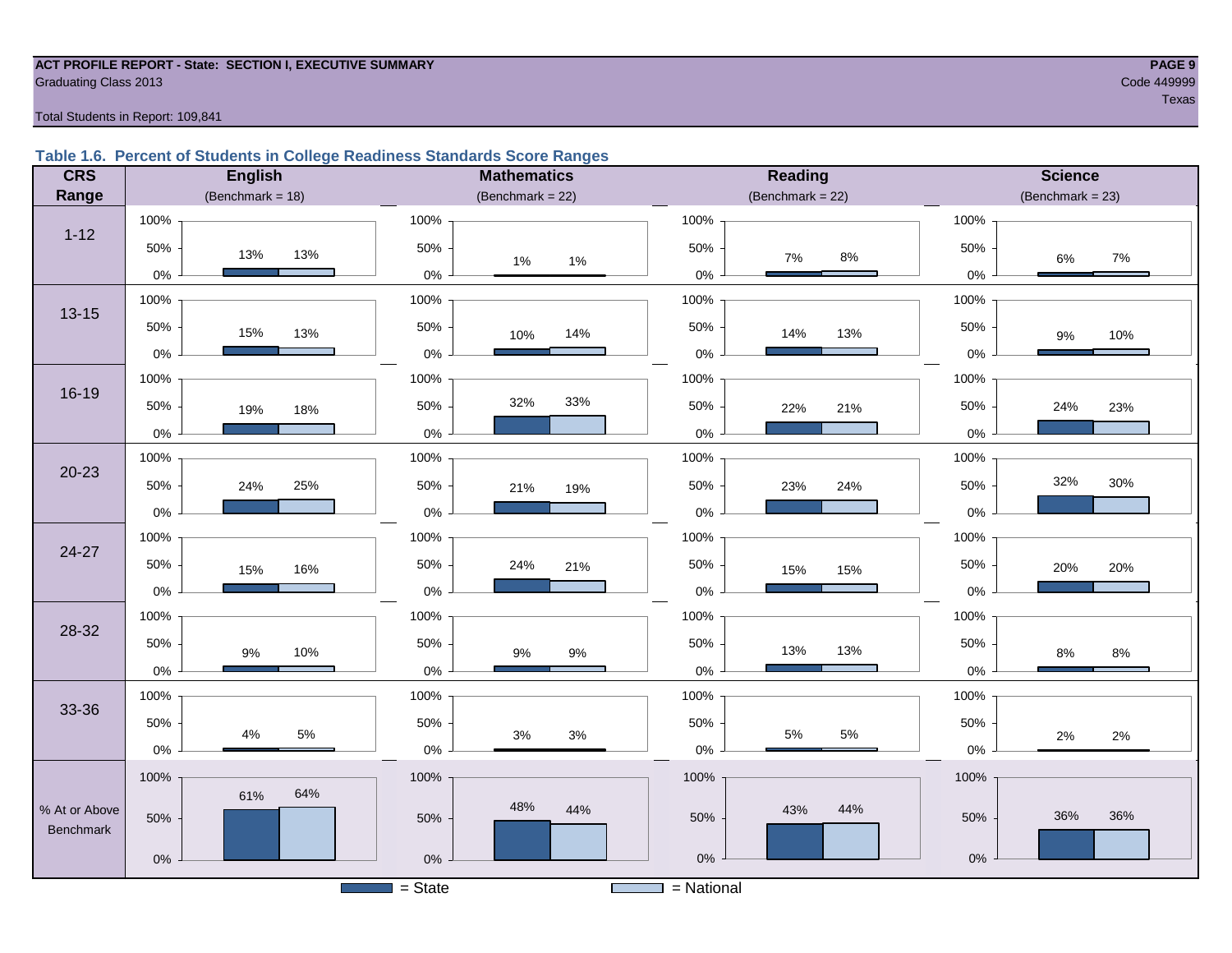#### **ACT PROFILE REPORT- State: SECTION II, ACADEMIC ACHIEVEMENT PAGE 10** Graduating Class 2013 Code 449999

Total Students in Report: 109,841

| <b>Student Group</b> | <b>Test Session</b>  |          |         | <b>Average ACT Scores</b> |             |         |         |           |  |  |  |  |
|----------------------|----------------------|----------|---------|---------------------------|-------------|---------|---------|-----------|--|--|--|--|
|                      | <b>Duration</b>      | N        | Percent | English                   | Mathematics | Reading | Science | Composite |  |  |  |  |
|                      | <b>Standard Time</b> | 108,404  | 99      | 19.7                      | 21.5        | 21.0    | 20.9    | 20.9      |  |  |  |  |
| <b>State</b>         | <b>Extended Time</b> | 1.437    |         | 21.7                      | 22.4        | 24.2    | 22.8    | 22.9      |  |  |  |  |
|                      | Total                | 109,841  | 100     | 19.8                      | 21.5        | 21.0    | 20.9    | 20.9      |  |  |  |  |
|                      | <b>Standard Time</b> | ,727,041 | 96      | 20.4                      | 21.0        | 21.3    | 20.9    | 21.0      |  |  |  |  |
| <b>National</b>      | <b>Extended Time</b> | 72,202   | 4       | 15.9                      | 17.7        | 18.1    | 17.9    | 17.5      |  |  |  |  |
|                      | Total                | ,799,243 | 100     | 20.2                      | 20.9        | 21.1    | 20.7    | 20.9      |  |  |  |  |

# **Table 1.7. Average ACT College Reportable Scores by Test Session Duration**

# **Table 1.8. Percent of Students Who Met College Readiness Benchmark Scores by Test Session Duration**

| <b>Student Group</b> | <b>Test Session</b>  |         | <b>Percent of Students</b> | Met     |         |          |
|----------------------|----------------------|---------|----------------------------|---------|---------|----------|
|                      | <b>Duration</b>      | English | Mathematics                | Reading | Science | All Four |
|                      | <b>Standard Time</b> | 61      | 48                         | 42      | 36      | 26       |
| <b>State</b>         | <b>Extended Time</b> | 72      | 55                         | 62      | 50      | 41       |
|                      | Total                | 61      | 48                         | 43      | 36      | 26       |
|                      | <b>Standard Time</b> | 65      | 45                         | 45      | 37      | 27       |
| <b>National</b>      | <b>Extended Time</b> | 35      | 20                         | 28      | 20      | 13       |
|                      | Total                | 64      | 44                         | 44      | 36      | 26       |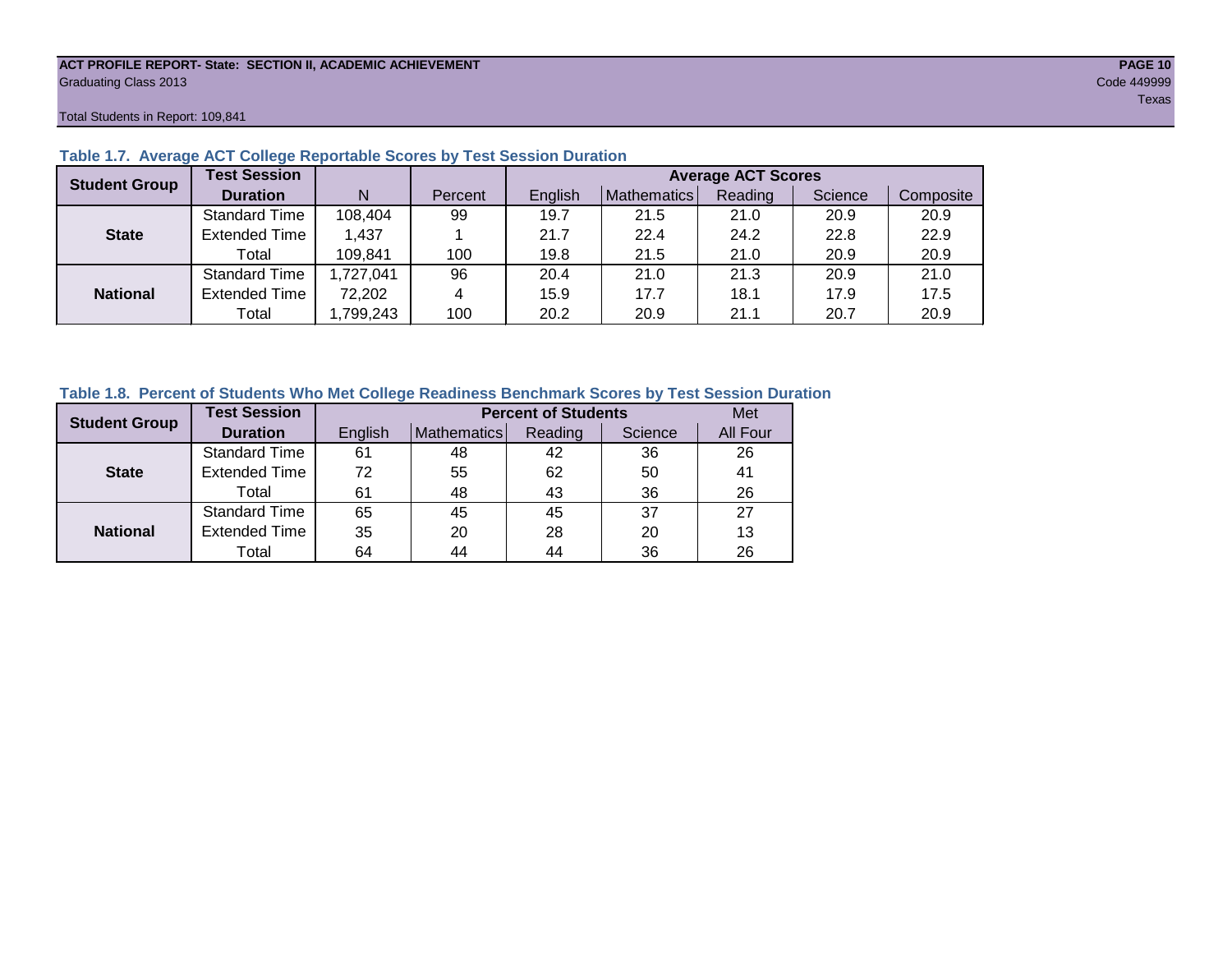# Section II Academic Achievement

Beginning with the Graduating Class of 2013, all students whose scores are college reportable, both standard and extended time tests, are now included. Also beginning with the 2013 Graduating Class data, College Readiness Benchmarks for Reading and Science were updated to reflect the most recent college coursework research.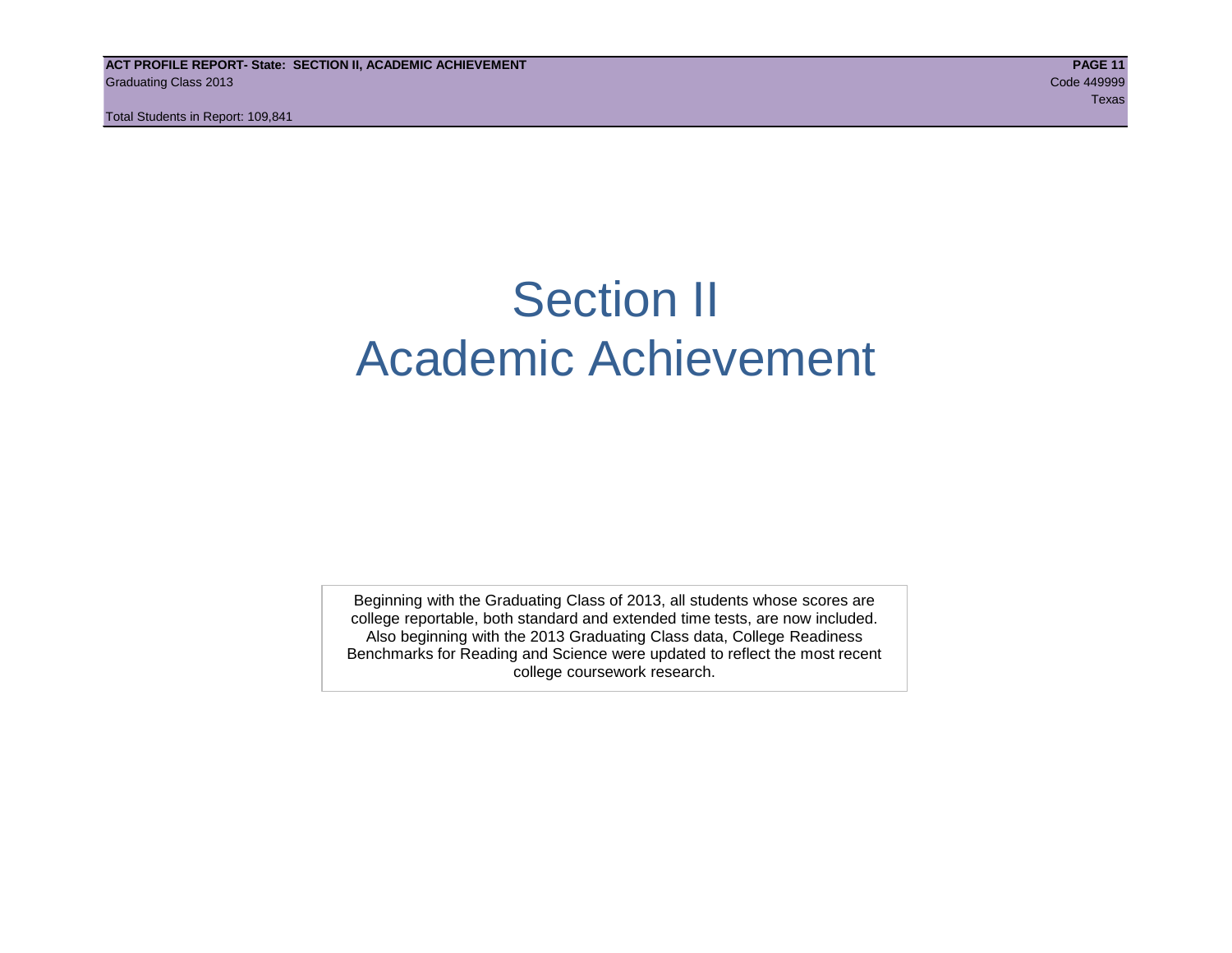#### **ACT PROFILE REPORT- State: SECTION II, ACADEMIC ACHIEVEMENT PAGE 12** Code 449999 Craduating Class 2013

Total Students in Report: 109,841

|  |  |  | Table 2.1. ACT Score Distributions, Cumulative Percentages (CP <sup>1</sup> ), and Score Averages |
|--|--|--|---------------------------------------------------------------------------------------------------|
|  |  |  |                                                                                                   |

| <b>ACT Scale</b> |                | <b>English</b> |                | <b>Mathematics</b>      |              | Reading        |           | <b>Science</b> |                 | <b>Composite</b> | <b>ACT Scale</b>         |
|------------------|----------------|----------------|----------------|-------------------------|--------------|----------------|-----------|----------------|-----------------|------------------|--------------------------|
| <b>Score</b>     | N              | CP             | $\mathsf{N}$   | CP                      | $\mathsf{N}$ | CP             | ${\sf N}$ | $\mathsf{CP}$  | N               | CP               | <b>Score</b>             |
| 36               | 356            | 100            | 446            | 100                     | 1,063        | 100            | 519       | 100            | $\overline{74}$ | 100              | 36                       |
| 35               | 999            | 100            | 724            | 100                     | 475          | 99             | 617       | 100            | 366             | 100              | 35                       |
| 34               | 1,496          | 99             | 1,381          | 99                      | 1,964        | 99             | 591       | 99             | 741             | 100              | 34                       |
| 33               | 1,688          | 97             | 959            | 98                      | 2,248        | 97             | 523       | 98             | 1,043           | 99               | 33                       |
| 32               | 1,364          | 96             | 1,292          | 97                      | 2,418        | 95             | 1,099     | 98             | 1,405           | 98               | 32                       |
| 31               | 1,627          | 95             | 1,115          | 96                      | 3,481        | 93             | 1,358     | 97             | 1,903           | 97               | 31                       |
| 30               | 1,900          | 93             | 1,811          | 95                      | 2,588        | 89             | 1,653     | 96             | 2,292           | 95               | 30                       |
| 29               | 1,948          | 91             | 2,322          | 93                      | 2,831        | 87             | 1,943     | 94             | 2,641           | 93               | 29                       |
| 28               | 2,620          | $90\,$         | 3,817          | 91                      | 2,917        | 84             | 2,332     | 92             | 3,314           | 90               | 28                       |
| 27               | 2,561          | 87             | 4,998          | 87                      | 3,002        | 82             | 3,068     | 90             | 3,830           | 87               | 27                       |
| 26               | 3,708          | 85             | 6,606          | 83                      | 3,219        | 79             | 3,897     | 88             | 4,516           | 84               | 26                       |
| 25               | 4,403          | 82             | 6,832          | 77                      | 3,526        | 76             | 7,075     | 84             | 5,217           | 80               | 25                       |
| 24               | 5,264          | 78             | 7,500          | $71$                    | 6,273        | 73             | 8,187     | 78             | 6,080           | 75               | 24                       |
| 23               | 5,559          | 73             | 7,069          | 64                      | 4,656        | 67             | 6,650     | $70\,$         | 6,654           | $70\,$           | 23                       |
| 22               | 5,802          | 68             | 6,077          | 57                      | 6,044        | 63             | 8,601     | 64             | 7,357           | 64               | 22                       |
| 21               | 7,325          | 62             | 5,391          | 52                      | 7,717        | 57             | 10,651    | 56             | 7,543           | 57               | 21                       |
| 20               | 8,087          | 56             | 4,536          | 47                      | 6,907        | 50             | 8,743     | 47             | 7,588           | 50               | 20                       |
| 19               | 5,295          | 48             | 6,565          | 43                      | 6,606        | 44             | 8,462     | 39             | 7,636           | 43               | 19                       |
| 18               | 4,969          | 44             | 6,954          | 37                      | 6,991        | 38             | 8,199     | 31             | 7,683           | 36               | 18                       |
| 17               | 4,683          | 39             | 10,895         | $30\,$                  | 5,105        | 32             | 5,068     | 23             | 7,226           | 29               | $17\,$                   |
| 16               | 6,466          | 35             | 11,032         | 21                      | 5,877        | 27             | 4,512     | 19             | 6,822           | 23               | 16                       |
| 15               | 7,224          | 29             | 6,834          | 10                      | 6,302        | 22             | 3,937     | $15\,$         | 5,856           | 16               | 15                       |
| 14               | 5,522          | 22             | 2,759          | $\overline{\mathbf{4}}$ | 4,589        | 16             | 3,288     | 11             | 4,651           | 11               | 14                       |
| 13               | 4,253          | 17             | 1,057          | $\overline{c}$          | 5,027        | 12             | 2,754     | $\bf 8$        | 3,507           | $\overline{7}$   | 13                       |
| 12               | 3,440          | 13             | 475            | $\overline{1}$          | 3,540        | $\overline{7}$ | 2,069     | 6              | 2,093           | $\overline{4}$   | 12                       |
| 11               | 3,346          | $10$           | 230            |                         | 2,150        | 4              | 1,724     | $\overline{4}$ | 1,027           | 2                | 11                       |
| 10               | 3,105          | $\overline{7}$ | 60             |                         | 1,161        | $\overline{2}$ | 1,040     | $\overline{2}$ | 470             |                  | 10                       |
| 9                | 1,904          | 4              | 37             |                         | 447          |                | 650       |                | 207             |                  | 9                        |
| 8                | 1,521          | 3              | 38             |                         | 165          |                | 300       |                | 61              |                  | 8                        |
| $\overline{7}$   | 797            | 1              | 14             |                         | 267          |                | 125       |                | 23              |                  |                          |
| 6                | 342            |                | $\overline{7}$ |                         | 138          |                | 97        |                | 9               |                  | 6                        |
| 5                | 149            |                | $\overline{1}$ |                         | 59           |                | 49        |                | 5               |                  | 5                        |
| 4                | 73             |                | $\mathbf{2}$   |                         | 48           |                | 14        |                | $\mathbf 0$     |                  |                          |
| 3                | 30             |                | $\overline{1}$ |                         | 9            |                | 36        |                | $\Omega$        |                  | 3                        |
| $\overline{2}$   | $\overline{7}$ | 1              | $\mathbf 0$    |                         | 22           |                | 2         | 1              |                 |                  | $\overline{\mathcal{L}}$ |
|                  | 8              | $\mathbf{1}$   | $\Delta$       |                         | 9            |                | 8         |                | $\Omega$        |                  |                          |
| Avg (SD)         |                | 19.8(6.5)      |                | 21.5(5.2)               |              | 21.0(6.4)      |           | 20.9(5.2)      |                 | 20.9(5.3)        | Avg (SD)                 |

<sup>1</sup>CP is the cumulative percent of students at or below a score point.

Note: Shaded portions of columns identify the students who met/exceeded the ACT College Readiness Benchmark Scores.

teration of the contract of the contract of the contract of the contract of the contract of the contract of the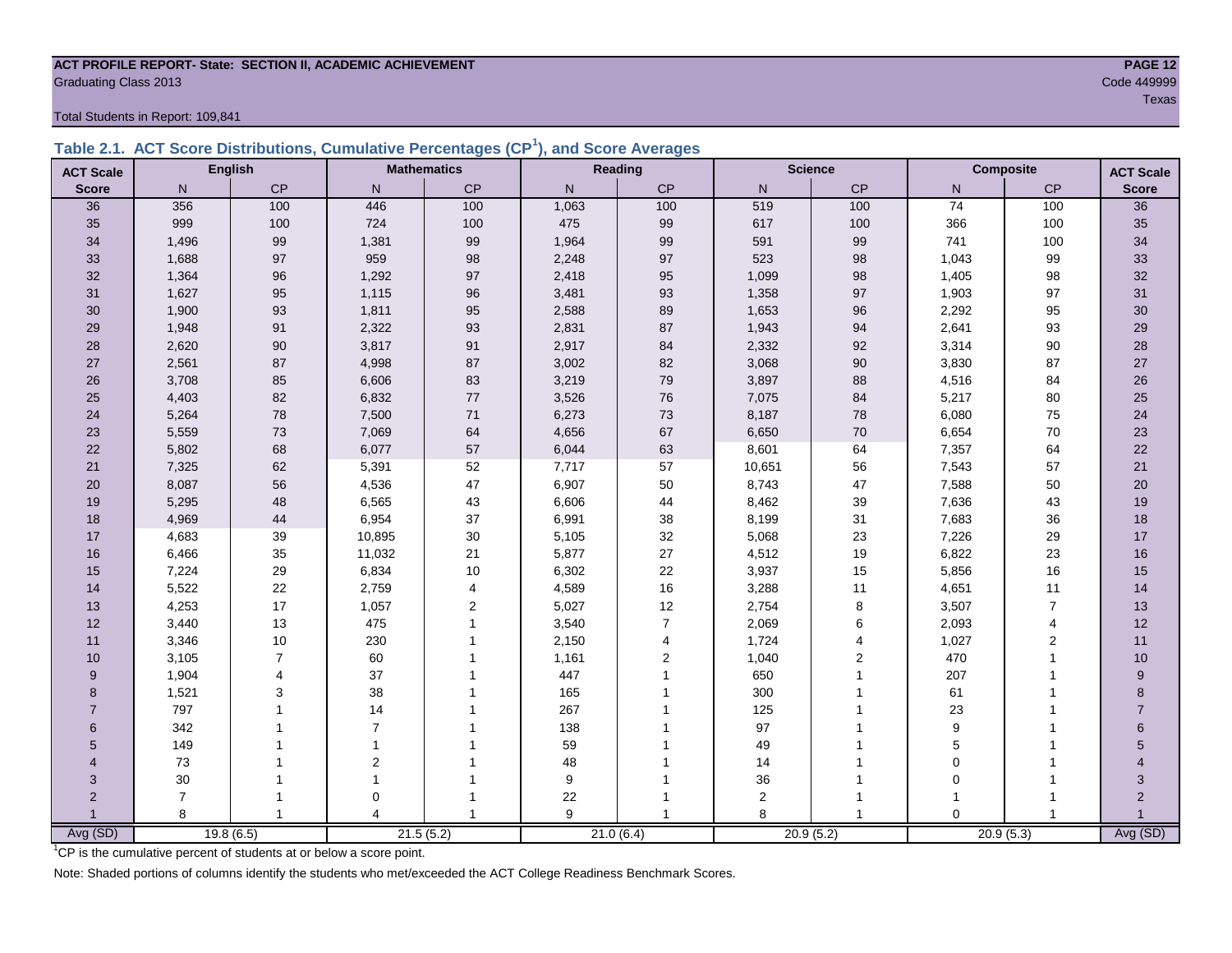#### **ACT PROFILE REPORT- State: SECTION II, ACADEMIC ACHIEVEMENT PAGE 13** Graduating Class 2013 Code 449999

#### Total Students in Report: 109,841

|                  |                         | <b>English</b> |                          |                |                        |                | Reading                |           | <b>Mathematics</b>    |                |                            |                |                        |           |                  |
|------------------|-------------------------|----------------|--------------------------|----------------|------------------------|----------------|------------------------|-----------|-----------------------|----------------|----------------------------|----------------|------------------------|-----------|------------------|
|                  |                         |                |                          |                | <b>Social Studies/</b> |                |                        |           | <b>Pre/Elementary</b> |                | <b>Algebra/ Coordinate</b> |                | <b>Plane Geometry/</b> |           |                  |
| <b>ACT Scale</b> | <b>Usage/ Mechanics</b> |                | <b>Rhetorical Skills</b> |                | <b>Sciences</b>        |                | <b>Arts/Literature</b> |           | Algebra               |                | <b>Geometry</b>            |                | <b>Trigonometry</b>    |           | <b>ACT Scale</b> |
| <b>Score</b>     | N.                      | <b>CP</b>      | N                        | CP             | N                      | <b>CP</b>      | N                      | <b>CP</b> | N                     | <b>CP</b>      | N.                         | <b>CP</b>      | N.                     | <b>CP</b> | <b>Score</b>     |
| 18               | 3,403                   | 100            | 1.738                    | 100            | 3.140                  | 100            | 4,049                  | 100       | 5,294                 | 100            | 829                        | 100            | 1,239                  | 100       | 18               |
| 17               | 4,600                   | 97             | 640                      | 98             | 5,153                  | 97             | 5,391                  | 96        | 4,977                 | 95             | 1,580                      | 99             | 238                    | 99        | 17               |
| 16               | 3,991                   | 93             | 4,999                    | 98             | 5,227                  | 92             | 6.604                  | 91        | 4,867                 | 91             | 2,363                      | 98             | 4.226                  | 99        | 16               |
| 15               | 4,058                   | 89             | 5.757                    | 93             | 5,260                  | 88             | 6.999                  | 85        | 7,557                 | 86             | 6,375                      | 96             | 6.018                  | 95        | 15               |
| 14               | 5,035                   | 85             | 6,848                    | 88             | 5,690                  | 83             | 7,387                  | 79        | 7,212                 | 79             | 9,210                      | 90             | 8,736                  | 89        | 14               |
| 13               | 5,232                   | 81             | 7,883                    | 82             | 7,583                  | 78             | 7.477                  | 72        | 10,145                | 73             | 13,048                     | 81             | 9,566                  | 81        | 13               |
| 12               | 7.004                   | 76             | 11.577                   | 75             | 10,754                 | 71             | 8,021                  | 65        | 10,525                | 64             | 11.772                     | 70             | 16.832                 | 73        | 12               |
| 11               | 10,765                  | 70             | 9.898                    | 64             | 9,874                  | 61             | 10,198                 | 58        | 11,345                | 54             | 13,167                     | 59             | 11,067                 | 57        | 11               |
| 10               | 11,529                  | 60             | 10,752                   | 55             | 10,166                 | 52             | 9.474                  | 49        | 10,128                | 44             | 17.267                     | 47             | 12,631                 | 47        | 10               |
| 9                | 11.119                  | 49             | 12.859                   | 45             | 11.632                 | 43             | 8.451                  | 40        | 7,865                 | 34             | 11.395                     | 31             | 14.818                 | 36        | 9                |
| 8                | 9,274                   | 39             | 11,480                   | 34             | 10,109                 | 32             | 10.866                 | 33        | 11,315                | 27             | 10,141                     | 21             | 9.743                  | 22        | 8                |
| $\overline{7}$   | 9,647                   | 31             | 7.783                    | 23             | 11,595                 | 23             | 8.063                  | 23        | 11,174                | 17             | 5,530                      | 12             | 6.291                  | 13        | $\overline{7}$   |
| 6                | 7,582                   | 22             | 6,290                    | 16             | 6,329                  | 12             | 6,887                  | 15        | 4,395                 | $\overline{7}$ | 3,060                      | $\overline{7}$ | 4,132                  | 8         | 6                |
| 5                | 7,045                   | 15             | 5,333                    | 10             | 3,439                  | $\overline{7}$ | 6,291                  | 9         | 1.783                 | 3              | 1,918                      | 4              | 880                    | 4         | 5                |
| 4                | 4,653                   | 9              | 3,581                    | 5              | 1,774                  | 4              | 2,356                  | 3         | 830                   | 1              | 759                        | 2              | 2,210                  | 3         | 4                |
| 3                | 3,030                   | 4              | 1,853                    | $\overline{2}$ | 905                    | 2              | 893                    |           | 324                   | $\mathbf 1$    | 864                        | 1              | 117                    |           | 3                |
| $\overline{2}$   | 1,563                   | 2              | 501                      | 1              | 726                    |                | 375                    | 4         | 84                    | 1              | 43                         | 1              | 729                    |           | $\overline{2}$   |
|                  | 311                     | 1              | 69                       | 1              | 485                    |                | 59                     |           | 21                    | 1              | 520                        |                | 368                    | 1         |                  |
| Avg (SD)         | 9.8(4.0)                |                | 10.1(3.5)                |                | 10.5(3.7)              |                | 10.8(3.9)              |           | 11.2(3.5)             |                | 10.8(2.9)                  |                | 10.7(3.0)              |           | Avg (SD)         |

**Table 2.2. ACT Subscore Distributions, Cumulative Percentages (CP<sup>1</sup> ), and Subscore Averages**

 $1$ <sup>T</sup>CP is the cumulative percent of students at or below a score point.

#### **Table 2.3. ACT Score Quartile Values**

| <b>Quartile</b>      | <b>Enalish</b> | <b>Mathematics</b> | Reading | <b>Science</b> | Composite |
|----------------------|----------------|--------------------|---------|----------------|-----------|
| Q3 (75th Percentile) | 24             | 25                 | 25      | 24             | 24        |
| Q2 (50th Percentile) | 20             | <u>_</u>           | 20      | ິ<br>-         | <u>_</u>  |
| Q1 (25th Percentile) |                |                    |         | 1 ດ<br>۱o      |           |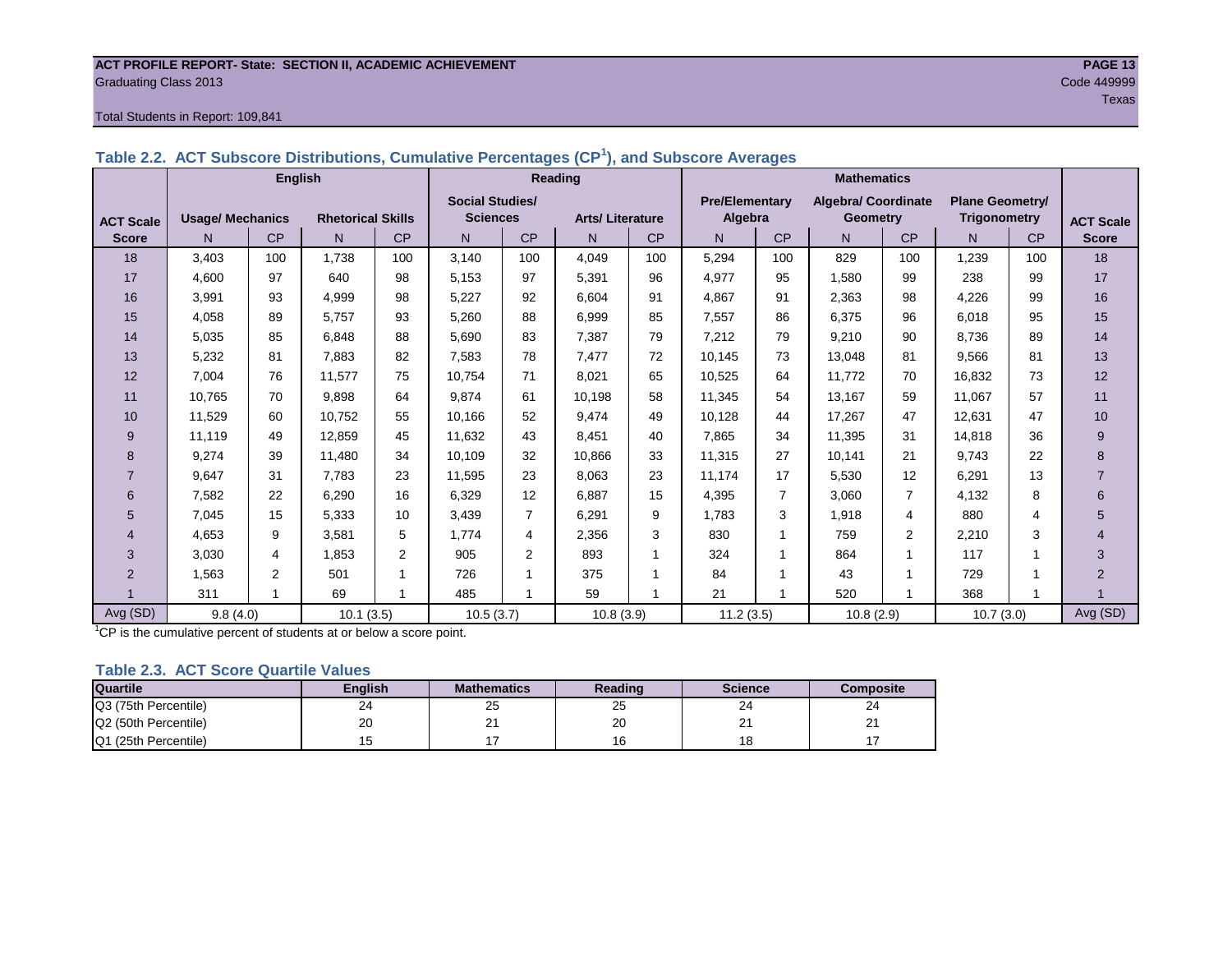#### **Table 2.4. Average ACT Composite Scores for Race/Ethnicity by Level of Preparation**

| <b>Student</b>  |                                 | <b>Number of Students</b> | <b>Percent Taking</b>     |                     | <b>Average ACT Composite Score</b> |
|-----------------|---------------------------------|---------------------------|---------------------------|---------------------|------------------------------------|
| <b>Group</b>    | <b>Race/Ethnicity</b>           | <b>Tested</b>             | Core or More <sup>1</sup> | <b>Core or More</b> | <b>Less Than Core</b>              |
|                 | <b>All Students</b>             | 109,841                   | 94                        | 21.0                | 18.6                               |
|                 | <b>Black/African American</b>   | 12,695                    | 93                        | 17.7                | 15.9                               |
|                 | American Indian/Alaska Native   | 414                       | 93                        | 21.1                | 17.3                               |
|                 | White                           | 43,299                    | 96                        | 23.3                | 21.5                               |
| <b>State</b>    | Hispanic/Latino                 | 41,877                    | 94                        | 18.9                | 16.8                               |
|                 | Asian                           | 4,871                     | 96                        | 25.0                | 23.8                               |
|                 | Native Hawaiian/Other Pac. Isl. | 189                       | 96                        | 21.6                | 20.0                               |
|                 | I Two or more races             | 2,727                     | 97                        | 22.4                | 20.3                               |
|                 | Prefer not/No Response          | 3,769                     | 86                        | 22.8                | 20.6                               |
|                 | <b>All Students</b>             | 1,799,243                 | 74                        | 21.7                | 18.7                               |
|                 | Black/African American          | 239,598                   | 69                        | 17.5                | 15.6                               |
|                 | American Indian/Alaska Native   | 14,217                    | 62                        | 19.1                | 16.5                               |
|                 | <b>White</b>                    | 1,034,712                 | 76                        | 22.9                | 20.0                               |
| <b>National</b> | Hispanic/Latino                 | 259,741                   | 72                        | 19.5                | 17.2                               |
|                 | Asian                           | 71,677                    | 81                        | 24.1                | 21.5                               |
|                 | Native Hawaiian/Other Pac. Isl. | 4,772                     | 71                        | 20.5                | 17.5                               |
|                 | Two or more races               | 64,221                    | 74                        | 21.9                | 19.2                               |
|                 | Prefer not/No Response          | 110,305                   | 58                        | 22.4                | 18.4                               |

<sup>1</sup>"Core or More" results correspond to students taking four or more years of English AND three or more years each of math, social studies, and natural science.

#### **Table 2.5. Average ACT Scores by Race/Ethnicity**

| <b>Student</b>  |                                 |                |                    |                |                |                  |
|-----------------|---------------------------------|----------------|--------------------|----------------|----------------|------------------|
| Group           | <b>Race/Ethnicity</b>           | <b>English</b> | <b>Mathematics</b> | <b>Reading</b> | <b>Science</b> | <b>Composite</b> |
|                 | <b>All Students</b>             | 19.8           | 21.5               | 21.0           | 20.9           | 20.9             |
|                 | Black/African American          | 16.1           | 18.3               | 17.6           | 17.8           | 17.6             |
|                 | American Indian/Alaska Native   | 19.8           | 21.2               | 21.1           | 20.9           | 20.9             |
|                 | White                           | 22.6           | 23.4               | 23.6           | 23.0           | 23.3             |
| <b>State</b>    | Hispanic/Latino                 | 17.1           | 19.6               | 18.7           | 19.1           | 18.8             |
|                 | Asian                           | 23.9           | 26.6               | 24.5           | 24.5           | 25.0             |
|                 | Native Hawaiian/Other Pac. Isl. | 20.1           | 22.5               | 21.5           | 21.6           | 21.5             |
|                 | Two or more races               | 21.5           | 22.5               | 22.6           | 22.1           | 22.3             |
|                 | Prefer not/No Response          | 21.9           | 23.0               | 23.1           | 22.3           | 22.7             |
|                 | <b>All Students</b>             | 20.2           | 20.9               | 21.1           | 20.7           | 20.9             |
|                 | <b>Black/African American</b>   | 15.7           | 17.2               | 17.0           | 16.9           | 16.9             |
|                 | American Indian/Alaska Native   | 16.6           | 18.2               | 18.3           | 18.3           | 18.0             |
|                 | White                           | 21.8           | 21.9               | 22.6           | 22.0           | 22.2             |
| <b>National</b> | Hispanic/Latino                 | 17.7           | 19.3               | 18.9           | 18.8           | 18.8             |
|                 | Asian                           | 22.5           | 25.0               | 22.9           | 23.1           | 23.5             |
|                 | Native Hawaiian/Other Pac. Isl. | 18.6           | 20.1               | 19.5           | 19.5           | 19.5             |
|                 | Two or more races               | 20.6           | 20.9               | 21.6           | 20.9           | 21.1             |
|                 | Prefer not/No Response          | 20.0           | 20.8               | 21.0           | 20.5           | 20.7             |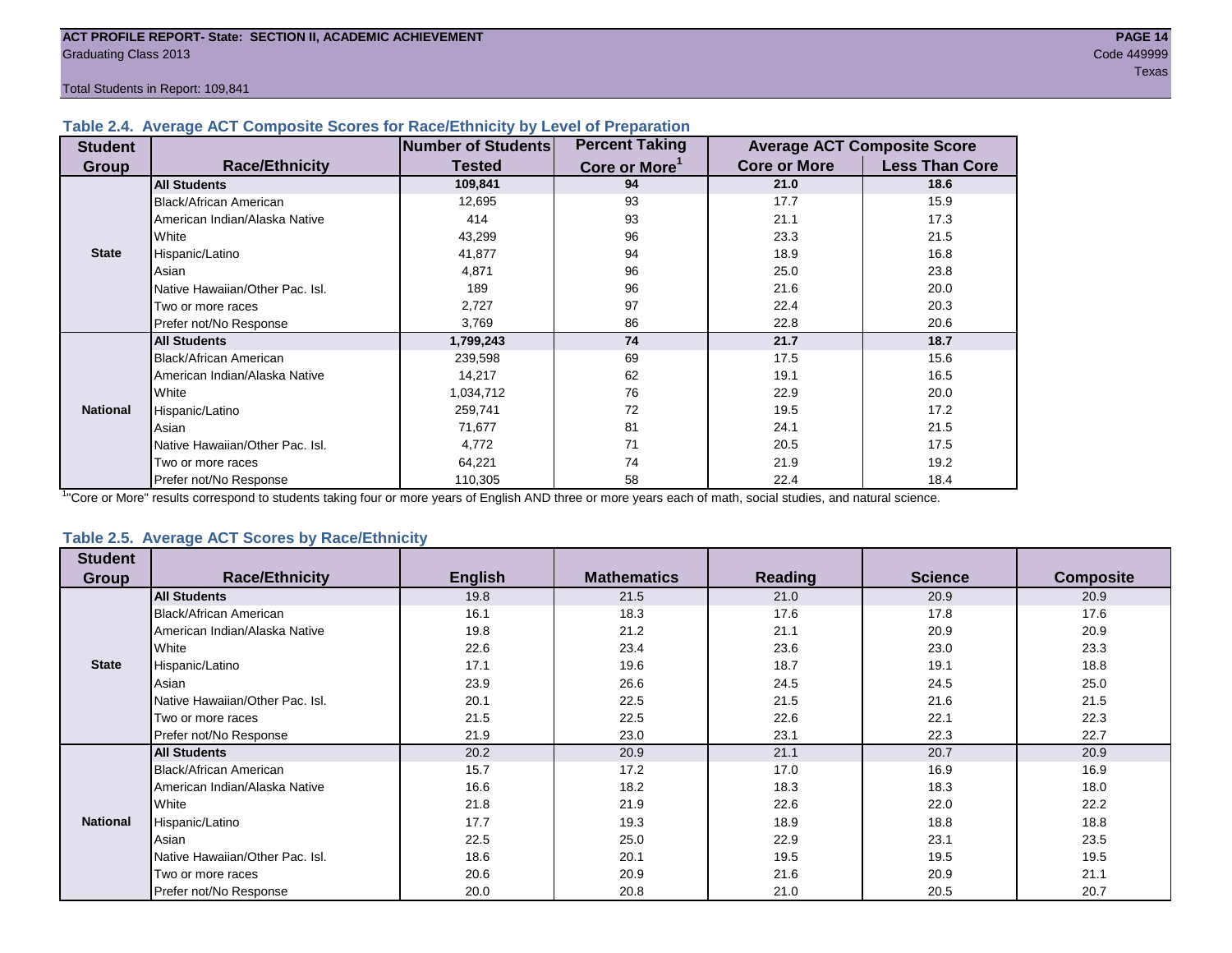#### **ACT PROFILE REPORT- State: SECTION II, ACADEMIC ACHIEVEMENT PAGE 15** Graduating Class 2013 Code 449999

Total Students in Report: 109,841

| <b>Student</b>  | <b>CRS</b> |         | <b>English</b> |         | <b>Mathematics</b> |         | <b>Reading</b> | <b>Science</b> |    |  |
|-----------------|------------|---------|----------------|---------|--------------------|---------|----------------|----------------|----|--|
| <b>Group</b>    | Range      | N       | %              | N       | %                  | N       | %              | N              | %  |  |
|                 | 33 to 36   | 4,539   | 4              | 3,510   | 3                  | 5,750   | 5              | 2,250          | 2  |  |
|                 | 28 to 32   | 9,459   | 9              | 10,357  | 9                  | 14,235  | 13             | 8,385          | 8  |  |
|                 | 24 to 27   | 15,936  | 15             | 25,936  | 24                 | 16,020  | 15             | 22,227         | 20 |  |
| <b>State</b>    | 20 to 23   | 26,773  | 24             | 23,073  | 21                 | 25,324  | 23             | 34,645         | 32 |  |
|                 | 16 to 19   | 21.413  | 19             | 35.446  | 32                 | 24.579  | 22             | 26,241         | 24 |  |
|                 | 13 to 15   | 16,999  | 15             | 10,650  | 10                 | 15,918  | 14             | 9,979          | 9  |  |
|                 | 01 to 12   | 14,722  | 13             | 869     |                    | 8,015   |                | 6,114          | 6  |  |
|                 | 33 to 36   | 81,846  | 5              | 51,648  | 3                  | 89,731  | 5              | 36,033         | 2  |  |
|                 | 28 to 32   | 175,672 | 10             | 156,561 | 9                  | 239,643 | 13             | 138,865        | 8  |  |
|                 | 24 to 27   | 291,095 | 16             | 385.102 | 21                 | 277,723 | 15             | 364,600        | 20 |  |
| <b>National</b> | 20 to 23   | 447,398 | 25             | 343,822 | 19                 | 424,936 | 24             | 542,531        | 30 |  |
|                 | 16 to 19   | 327,718 | 18             | 590,816 | 33                 | 384,706 | 21             | 413,107        | 23 |  |
|                 | 13 to 15   | 242.064 | 13             | 258,384 | 14                 | 240,069 | 13             | 183,840        | 10 |  |
|                 | 01 to 12   | 233,450 | 13             | 12,910  |                    | 142,435 | 8              | 120,267        |    |  |

# **Table 2.6. Percent of Students in College Readiness Standards (CRS) Score Ranges**

### **Table 2.7. Average ACT Scores by Gender**

| <b>Student Group</b> | <b>Gender</b> |         |         | <b>Average ACT Scores</b> |             |         |         |           |  |  |  |
|----------------------|---------------|---------|---------|---------------------------|-------------|---------|---------|-----------|--|--|--|
|                      |               | N       | Percent | Enalish                   | Mathematics | Reading | Science | Composite |  |  |  |
|                      | Males         | 50,066  | 46      | 19.6                      | 22.0        | 20.9    | 21.5    | 21.1      |  |  |  |
| <b>State</b>         | Females       | 59.771  | 54      | 19.9                      | 21.0        | 21.1    | 20.4    | 20.7      |  |  |  |
|                      | Missing       |         |         | 12.0                      | 15.8        | 14.8    | 14.8    | 14.5      |  |  |  |
|                      | Males         | 835,431 | 46      | 19.8                      | 21.4        | 20.9    | 21.2    | 20.9      |  |  |  |
| <b>National</b>      | Females       | 954,919 | 53      | 20.6                      | 20.5        | 21.4    | 20.4    | 20.9      |  |  |  |
|                      | Missing       | 8,893   | 0       | 16.1                      | 18.2        | 17.6    | 17.7    | 17.5      |  |  |  |

# **Table 2.8. Percent of Students Who Met College Readiness Benchmark Scores by Gender**

| <b>Student Group</b> | Gender  |         | <b>Percent of Students</b> |         |         |          |  |  |  |  |
|----------------------|---------|---------|----------------------------|---------|---------|----------|--|--|--|--|
|                      |         | English | Mathematics                | Reading | Science | All Four |  |  |  |  |
| <b>State</b>         | Males   | 60      | 52                         | 42      | 41      | 29       |  |  |  |  |
|                      | Females | 62      | 45                         | 43      | 32      | 24       |  |  |  |  |
|                      | Males   | 62      | 47                         | 43      | 40      | 29       |  |  |  |  |
| <b>National</b>      | Females | 67      | 4 <sup>1</sup>             | 45      | 33      | 24       |  |  |  |  |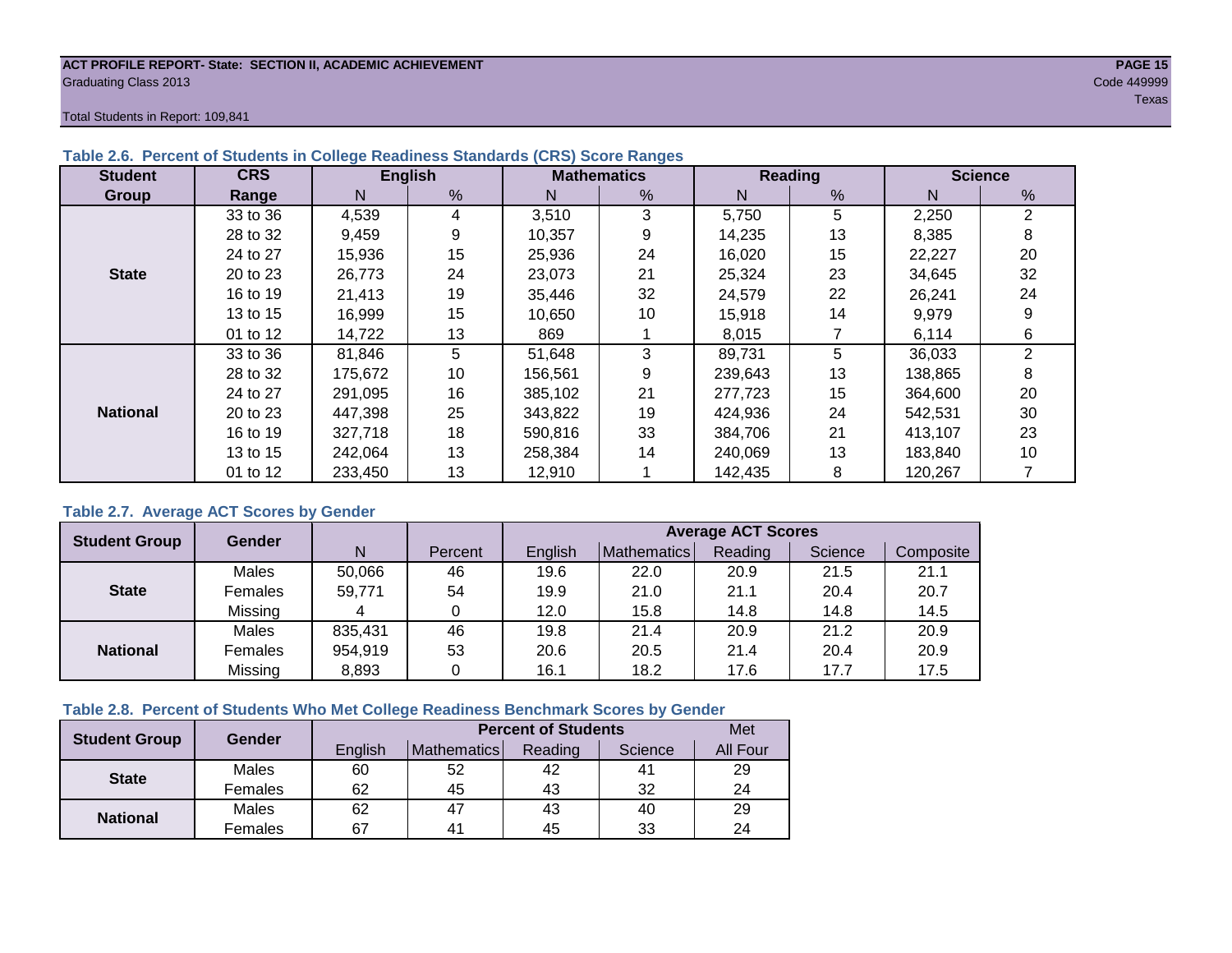#### **ACT PROFILE REPORT- State: SECTION II, ACADEMIC ACHIEVEMENT PAGE 16** Graduating Class 2013 Code 449999

#### Total Students in Report: 109,841

| <b>Student</b>  | <b>Curriculum</b>           | N        | <b>English</b> |      | <b>Mathematics</b> |      | Reading |      | <b>Science</b> |      | <b>Composite</b> |      |
|-----------------|-----------------------------|----------|----------------|------|--------------------|------|---------|------|----------------|------|------------------|------|
| Group           | $\mathsf{Taken}^{\check{}}$ |          | CRB %          | Avg  | CRB %              | Ava  | CRB %   | Avg  | CRB %          | Avg  | CRB $\%^4$       | Avg  |
|                 | Core or More <sup>2</sup>   | 103,760  | 62             | 19.9 | 49                 | 21.6 | 43      | 21.1 | 37             | 21.0 | 27               | 21.0 |
| <b>State</b>    | Less than Corel             | 4,633    | 42             | 17.0 | 30                 | 19.3 | 27      | 18.7 | 22             | 18.8 | 15               | 18.6 |
|                 | Missing <sup>3</sup>        | ,448     | 50             | 18.2 | 34                 | 19.8 | 37      | 20.0 | 30             | 19.9 | 21               | 19.6 |
|                 | Core or More                | ,322,739 | 71             | 21.2 | 50                 | 21.7 | 50      | 22.0 | 42             | 21.5 | 31               | 21.7 |
| <b>National</b> | Less than Core              | 396,592  | 48             | 17.8 | 27                 | 18.9 | 30      | 19.0 | 22             | 18.8 | 14               | 18.7 |
|                 | Missing                     | 79,912   | 36             | 16.0 | 19                 | 17.8 | 24      | 17.5 | 17             | 17.7 | 10               | 17.4 |

### **Table 2.9. College Readiness Benchmark (CRB) Percent and Average ACT Scores by Overall High School Curriculum**

<sup>1</sup> "Curriculum Taken" reflects overall high school curriculum in this table.

 $^2$  "Core or More" results correspond to students taking four or more years of English AND three or more years each of math, social studies, and natural science.

 $3$  Zero years or no coursework information reported in one or more content areas.

 $4$  Composite CRB% results reflect students who met all four subject-area benchmarks.

#### **Table 2.10. College Readiness Benchmark (CRB) Percent and Average ACT Scores by Content-Specific Curriculum**

| <b>Student</b>  | Curriculum                    |          | <b>English</b> |      | <b>Mathematics</b> |       |      | <b>Reading</b> |       |      | <b>Science</b> |       |      |
|-----------------|-------------------------------|----------|----------------|------|--------------------|-------|------|----------------|-------|------|----------------|-------|------|
| Group           | $\mathsf{Taken}^{\mathsf{T}}$ |          | CRB %          | Avg  | N                  | CRB % | Avg  | N              | CRB % | Avg  | N              | CRB % | Avg  |
|                 | Core or More <sup>2</sup>     | 107,285  | 61             | 19.8 | 107,353            | 49    | 21.5 | 106,431        | 43    | 21.7 | 107,130        | 36    | 21.0 |
| <b>State</b>    | Less than Core                | .197     | 47             | 17.3 | .092               | 14    | 17.2 | 2,032          | 33    | 19.6 | ,309           | 14    | 17.6 |
|                 | Missing <sup>3</sup>          | ,359     | 50             | 18.3 | ,396               | 35    | 19.9 | ,378           | 37    | 20.7 | .402           | 31    | 20.0 |
|                 | Core or More                  | .646,286 | 67             | 20.6 | ,648,697           | 46    | 21.3 | ,554,990       | 46    | 21.5 | ,506,965       | 40    | 21.3 |
| <b>National</b> | <b>I Less than Corel</b>      | 84,048   | 36             | 15.9 | 77,906             |       | 16.3 | 171,617        | 32    | 19.7 | 218,267        |       | 18.0 |
|                 | Missing                       | 68,909   | 38             | 16.4 | 72,640             | 20    | 17.9 | 72,636         | 25    | 17.7 | 74,011         | 18    | 17.8 |

<sup>1</sup>"Curriculum Taken" reflects content-specific curriculum in this table.

<sup>2</sup> "Core or More" results correspond to students taking four or more years of English or three or more years of math, social studies, or natural science, respectively. For instance, Reading "Core or More" results correspond to students taking three or more years of social studies, regardless of courses taken in other content areas.

 $3$  Zero years or no coursework information reported in the specified content area.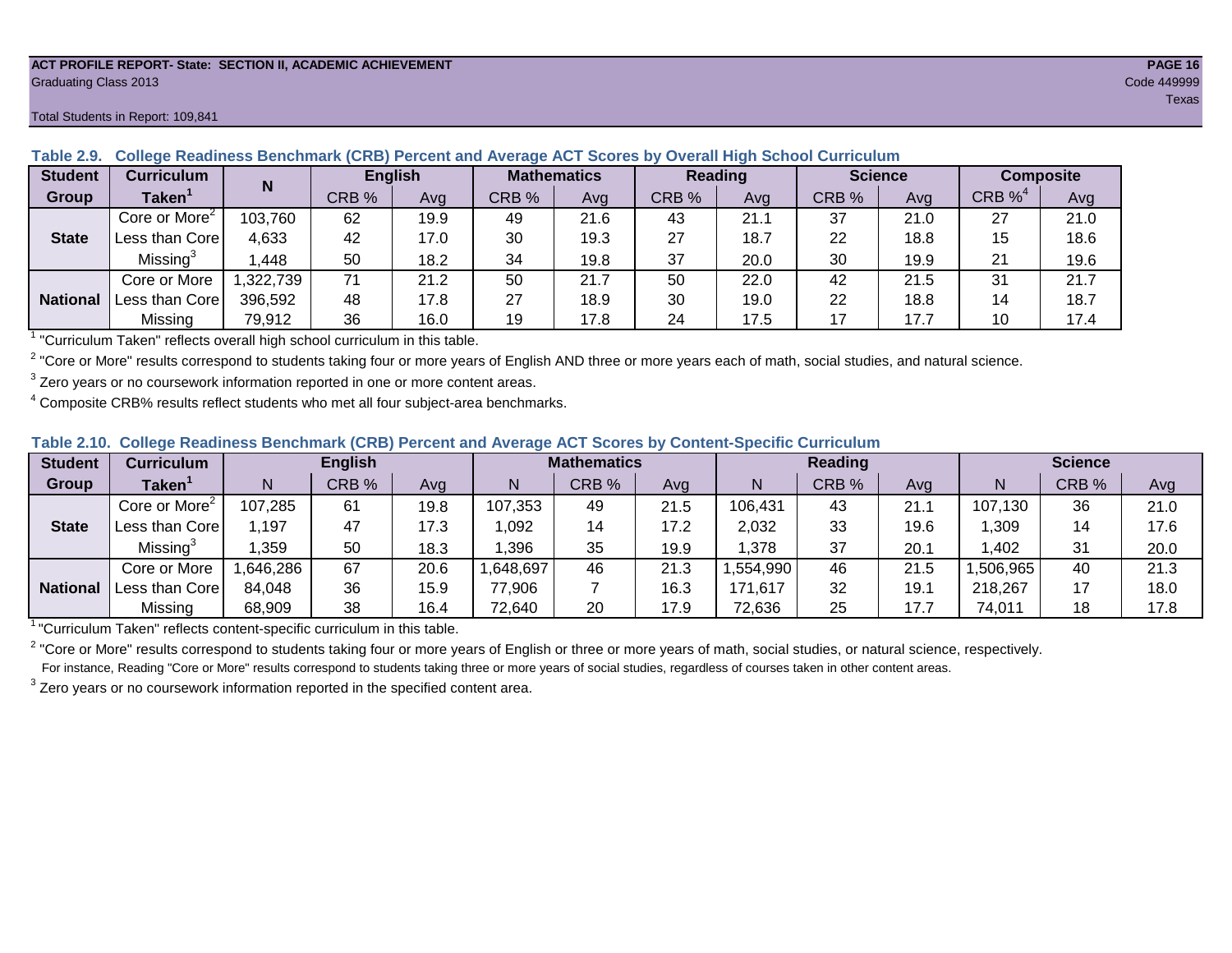# Section III College Readiness and the Impact of Course Rigor

Beginning with the Graduating Class of 2013, all students whose scores are college reportable, both standard and extended time tests, are now included. Also beginning with the 2013 Graduating Class data, College Readiness Benchmarks for Reading and Science were updated to reflect the most recent college coursework research.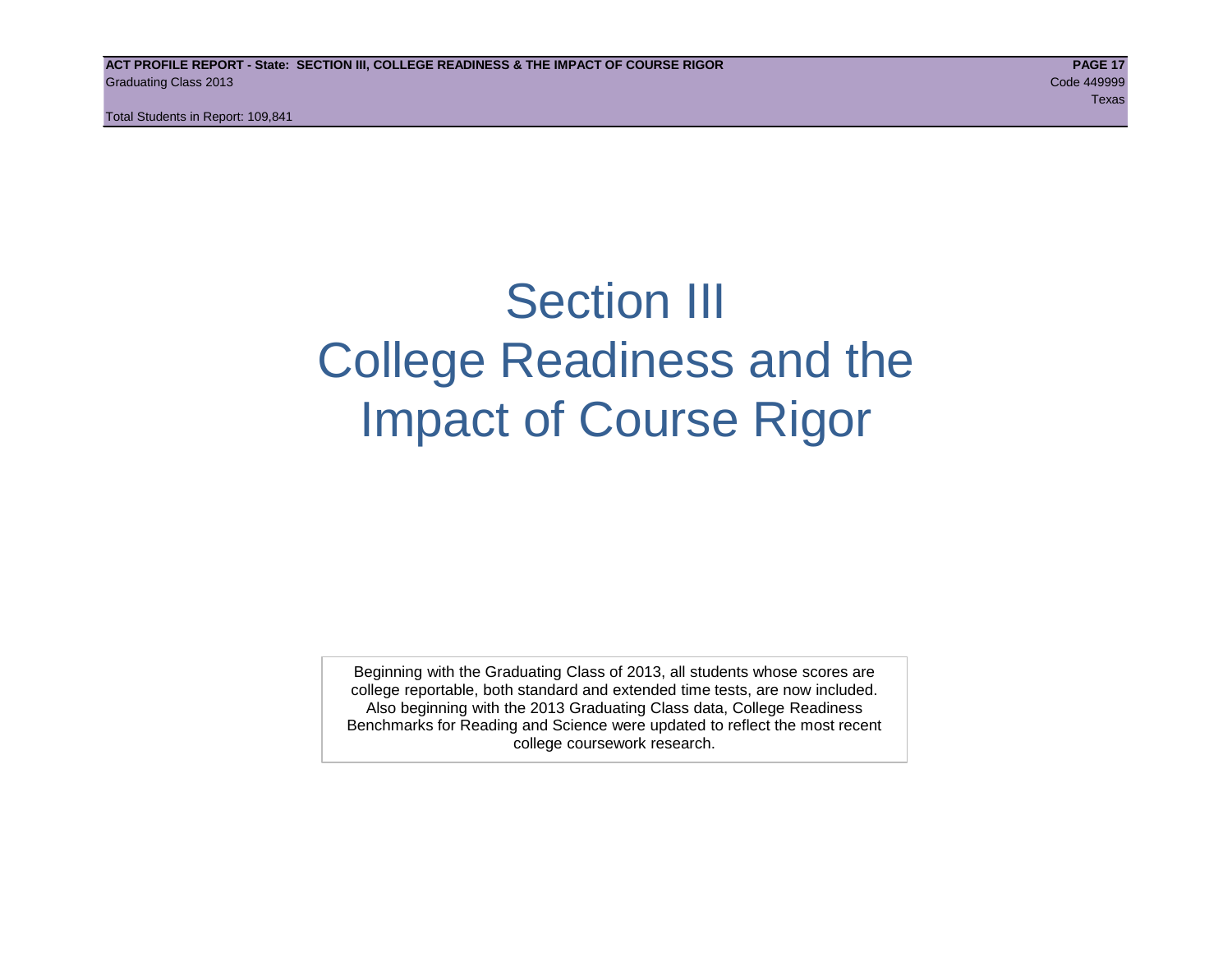#### **ACT PROFILE REPORT - State: SECTION III, COLLEGE READINESS & THE IMPACT OF COURSE RIGOR PAGE 18** Graduating Class 2013 Code 449999

Total Students in Report: 109,841

# **Figure 3.1. Percent of Students Who Met ACT College Readiness Benchmark Scores by Race/Ethnicity: ENGLISH**



ACT English Benchmark Score = **18**

**□ Percent Ready DPercent Not Ready**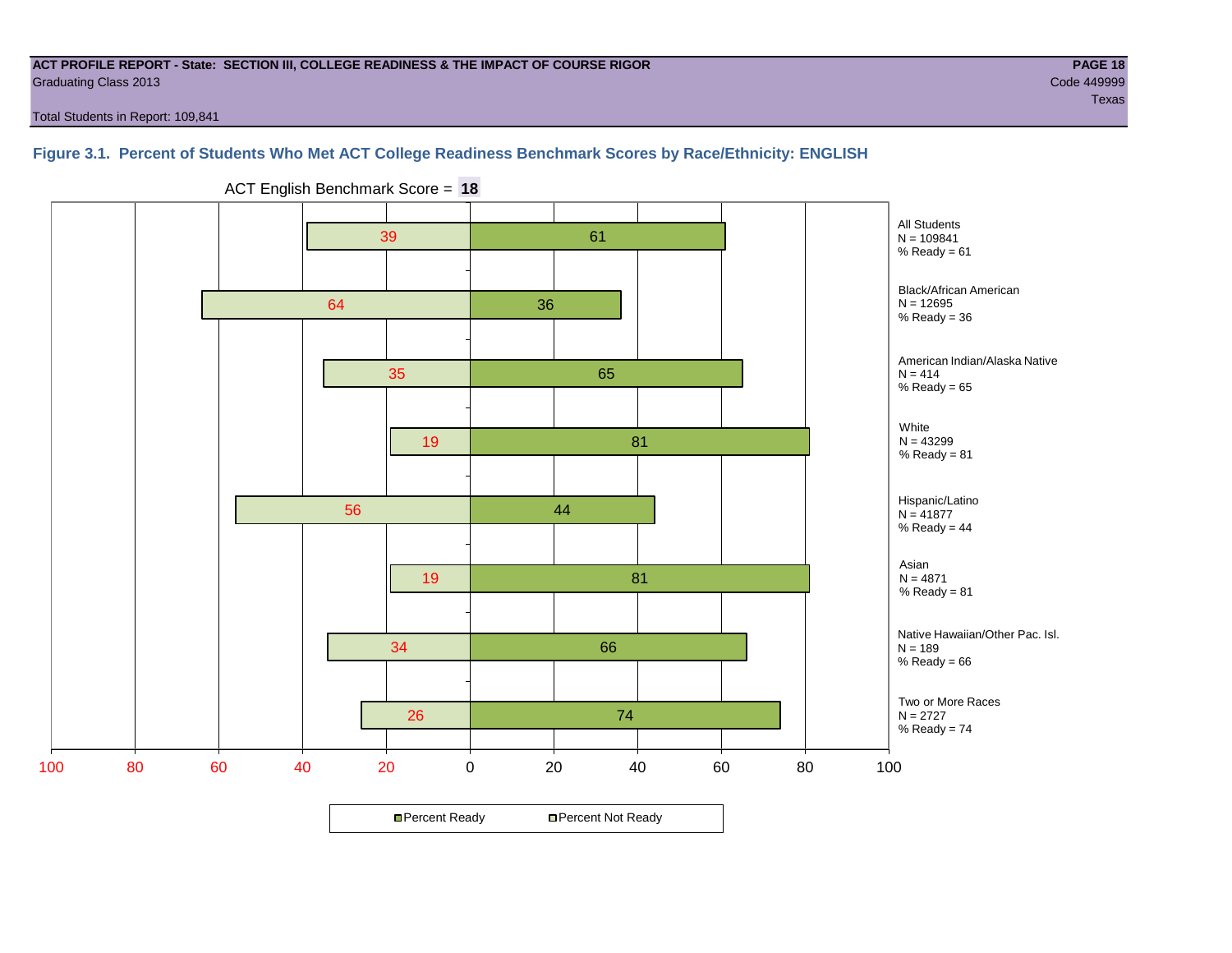#### **ACT PROFILE REPORT - State: SECTION III, COLLEGE READINESS & THE IMPACT OF COURSE RIGOR PAGE 19** Graduating Class 2013 Code 449999

Total Students in Report: 109,841

# **Figure 3.2. Percent of Students Who Met ACT College Readiness Benchmark Scores by Race/Ethnicity: MATHEMATICS**



ACT Mathematics Benchmark Score = **22**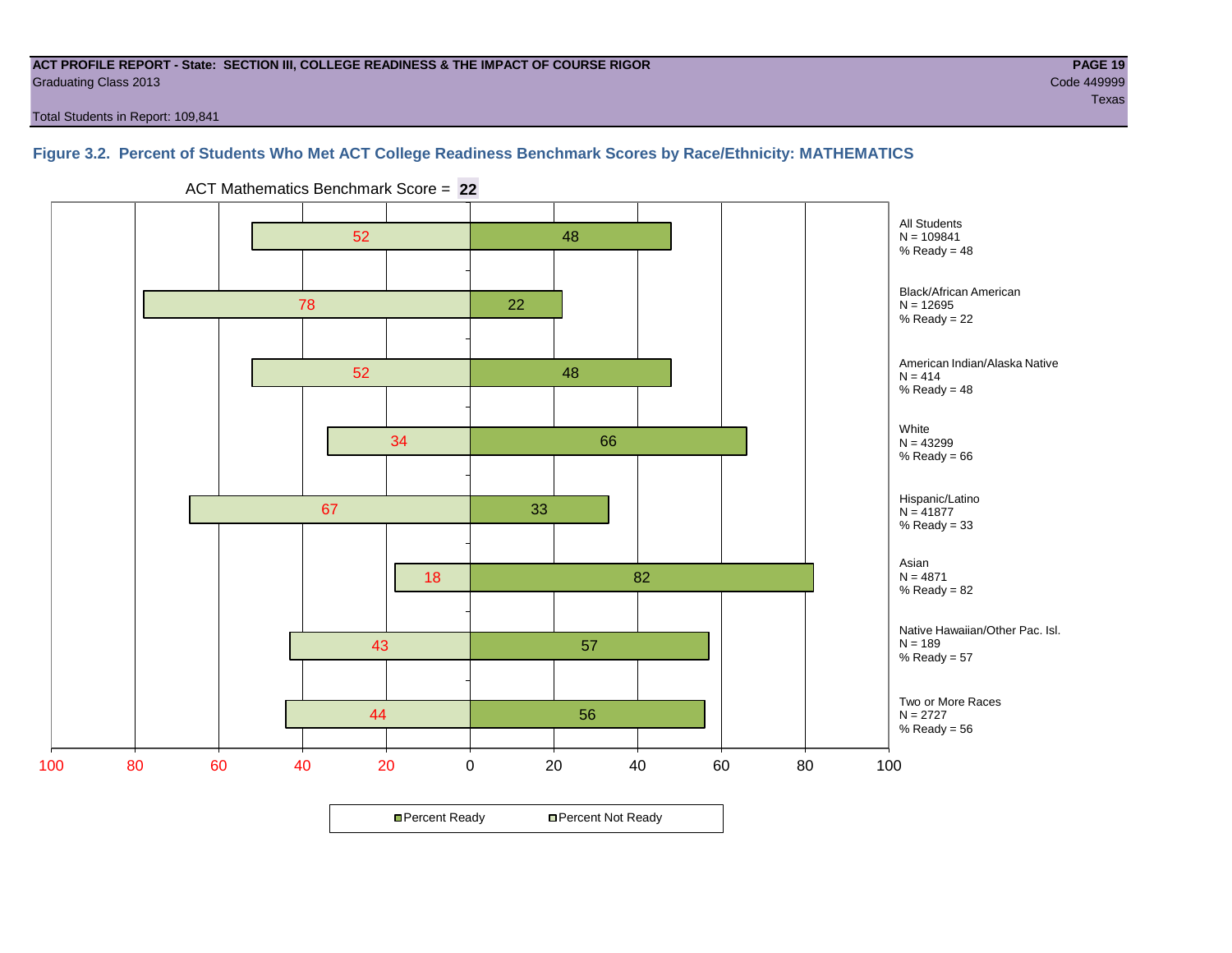#### **ACT PROFILE REPORT - State: SECTION III, COLLEGE READINESS & THE IMPACT OF COURSE RIGOR PAGE 20** Graduating Class 2013 Code 449999

Total Students in Report: 109,841

# **Figure 3.3. Percent of Students Who Met ACT College Readiness Benchmark Scores by Race/Ethnicity: READING**



ACT Reading Benchmark Score = **22**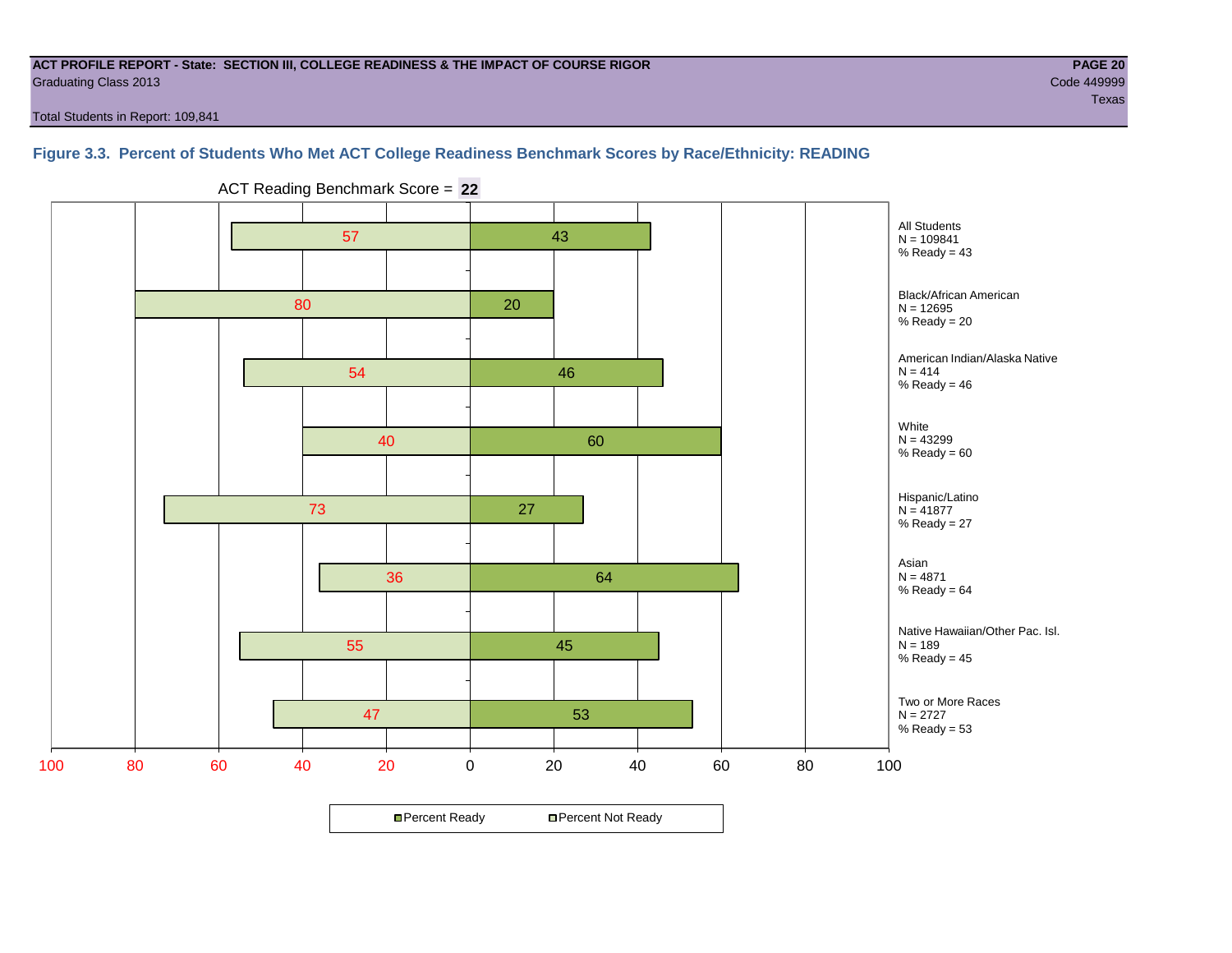#### **ACT PROFILE REPORT - State: SECTION III, COLLEGE READINESS & THE IMPACT OF COURSE RIGOR PAGE 21** Graduating Class 2013 Code 449999

teration of the contract of the contract of the contract of the contract of the contract of the contract of the

Total Students in Report: 109,841

# **Figure 3.4. Percent of Students Who Met ACT College Readiness Benchmark Scores by Race/Ethnicity: SCIENCE**



ACT Science Benchmark Score = **23**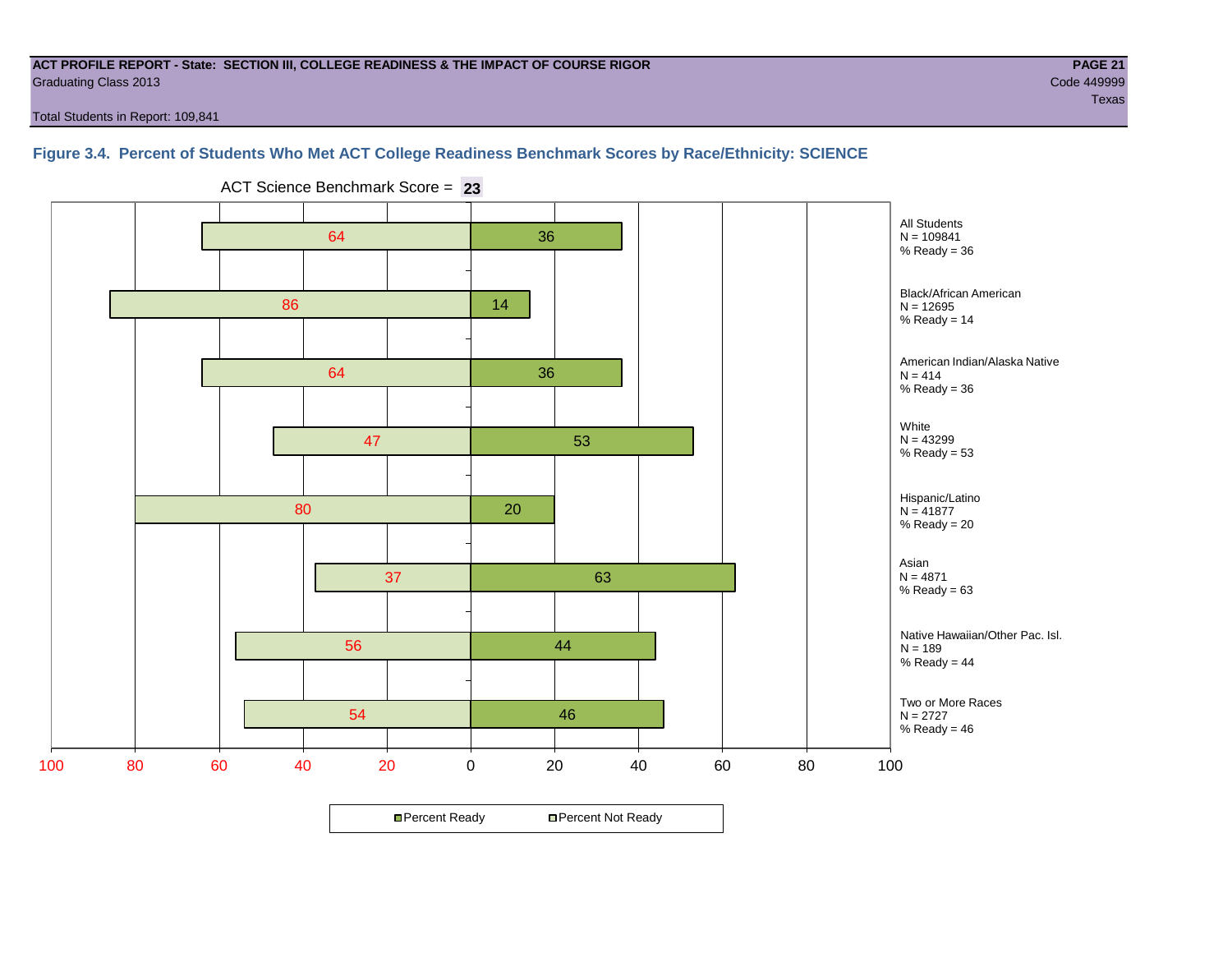#### **ACT PROFILE REPORT - State: SECTION III, COLLEGE READINESS & THE IMPACT OF COURSE RIGOR PAGE 22** Graduating Class 2013 Code 449999

Total Students in Report: 109,841

**Figure 3.5. Percent of Students Who Met ACT College Readiness Benchmark Scores by Race/Ethnicity: ALL FOUR**

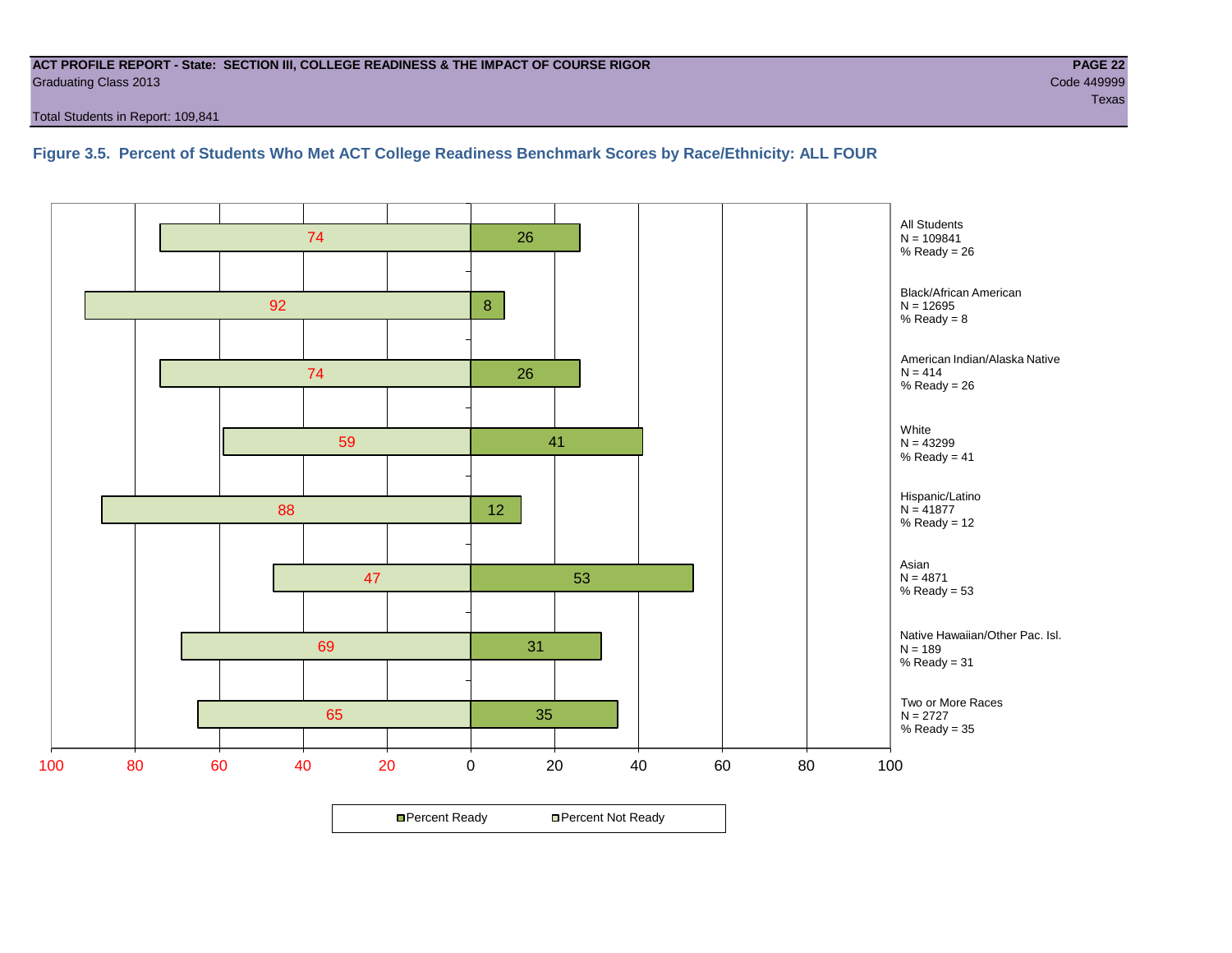#### **ACT PROFILE REPORT - State: SECTION III, COLLEGE READINESS & THE IMPACT OF COURSE RIGOR PAGE 23** Graduating Class 2013 Code 449999

#### Total Students in Report: 109,841

**Table 3.1. Average ACT Scores and Average ACT Score Changes by Common Course Patterns**

| <b>Course Pattern</b>                            |                |              | <b>All Students</b> |                     |        |                | <b>Males</b> |                     |        | <b>Females</b>          |            |                        |  |
|--------------------------------------------------|----------------|--------------|---------------------|---------------------|--------|----------------|--------------|---------------------|--------|-------------------------|------------|------------------------|--|
|                                                  |                |              | <b>ACT</b>          | Course Value        |        |                | <b>ACT</b>   | <b>Course Value</b> |        |                         | <b>ACT</b> | <b>Course Value</b>    |  |
| <b>ENGLISH COURSE PATTERN</b>                    | N <sub>1</sub> | Percent      | English             | Added               | N      | Percent        | English      | Added <sup>1</sup>  | N      | Percent                 | English    | A d d e d <sup>1</sup> |  |
| Eng 9, Eng 10, Eng 11, Eng 12, & Other English   | 20,077         | 18           | 19.6                | 2.3                 | 8,995  | 18             | 19.3         | 2.0                 | 11,081 | 19                      | 19.9       | 2.6                    |  |
| Eng 9, Eng 10, Eng 11, Eng 12                    | 87.208         | 79           | 19.8                | 2.5                 | 39,801 | 79             | 19.7         | 2.4                 | 47,406 | 79                      | 20.0       | 2.7                    |  |
| Less than 4 years of English                     | 1,197          | $\mathbf 1$  | 17.3                |                     | 555    | $\mathbf{1}$   | 17.3         | $\overline{a}$      | 641    | $\mathbf{1}$            | 17.3       |                        |  |
| Zero years / no English courses reported         | 1,359          | $\mathbf 1$  | 18.3                |                     | 715    | $\mathbf{1}$   | 17.9         |                     | 643    | $\overline{1}$          | 18.7       |                        |  |
|                                                  |                |              | <b>ACT</b>          | <b>Course Value</b> |        |                | <b>ACT</b>   | <b>Course Value</b> |        |                         | <b>ACT</b> | <b>Course Value</b>    |  |
| <b>MATHEMATICS COURSE PATTERN</b>                | N.             | Percent      | Math                | Added               | N.     | Percent        | Math         | Added               | N      | Percent                 | Math       | Added <sup>1</sup>     |  |
| Alg 1, Alg 2, Geom, Trig, & Calc                 | 5,233          | 5            | 23.6                | 6.4                 | 2,346  | 5              | 24.3         | 7.2                 | 2,887  | 5                       | 23.0       | 5.8                    |  |
| Alg 1, Alg 2, Geom, Trig, & Other Adv Math       | 4.080          | 4            | 22.6                | 5.4                 | 1.633  | 3              | 23.0         | 5.9                 | 2,447  | $\overline{4}$          | 22.3       | 5.1                    |  |
| Alg 1, Alg 2, Geom, & Trig                       | 2.858          | 3            | 20.1                | 2.9                 | 1,271  | 3              | 20.2         | 3.1                 | 1,587  | 3                       | 20.1       | 2.9                    |  |
| Alg 1, Alg 2, Geom, & Other Adv Math             | 28,166         | 26           | 20.2                | 3.0                 | 11,183 | 22             | 20.4         | 3.3                 | 16,983 | 28                      | 20.1       | 2.9                    |  |
| Other comb of 4 or more years of Math            | 45,873         | 42           | 23.3                | 6.1                 | 23,106 | 46             | 24.0         | 6.9                 | 22,766 | 38                      | 22.7       | 5.5                    |  |
| Alg 1, Alg 2, & Geom                             | 11,360         | 10           | 17.5                | 0.3                 | 4,954  | 10             | 17.7         | 0.6                 | 6,405  | 11                      | 17.4       | 0.2                    |  |
| Other comb of 3 or 3.5 years of Math             | 9.783          | 9            | 20.4                | 3.2                 | 4,341  | 9              | 20.8         | 3.7                 | 5,442  | 9                       | 20.1       | 2.9                    |  |
| Less than 3 years of Math                        | 1.092          | $\mathbf 1$  | 17.2                |                     | 505    | $\mathbf{1}$   | 17.1         | $\sim$              | 586    | $\overline{\mathbf{1}}$ | 17.2       |                        |  |
| Zero years / no Math courses reported            | 1,396          | -1           | 19.9                |                     | 727    | $\mathbf{1}$   | 20.1         | $\overline{a}$      | 668    | $\overline{1}$          | 19.6       | ÷.                     |  |
|                                                  |                |              | <b>ACT</b>          | <b>Course Value</b> |        |                | <b>ACT</b>   | <b>Course Value</b> |        |                         | <b>ACT</b> | <b>Course Value</b>    |  |
| <b>SOCIAL SCIENCE COURSE PATTERN</b>             | N <sub>1</sub> | Percent      | Reading             | Added               | N.     | Percent        | Reading      | Added               | N      | Percent                 | Reading    | A d d e d <sup>1</sup> |  |
| US Hist, World Hist, Am Gov, & Other Hist        | 560            | $\mathbf{1}$ | 22.4                | 2.8                 | 293    | $\mathbf{1}$   | 21.5         | 1.4                 | 267    | $\Omega$                | 23.3       | 4.3                    |  |
| Other comb of 4 or more years Social Science     | 93,078         | 85           | 21.3                | 1.7                 | 41,674 | 83             | 21.2         | 1.1                 | 51,402 | 86                      | 21.3       | 2.3                    |  |
| US Hist, World Hist, & Am Gov                    | 587            | $\mathbf 1$  | 18.7                | $-0.9$              | 309    | $\mathbf{1}$   | 18.3         | $-1.8$              | 278    | $\Omega$                | 19.2       | 0.2                    |  |
| Other comb of 3 or 3.5 years of Social Science   | 12,206         | 11           | 19.5                | $-0.1$              | 6,024  | 12             | 19.5         | $-0.6$              | 6,182  | 10                      | 19.5       | 0.5                    |  |
| Less than 3 years of Social Science              | 2,032          | 2            | 19.6                |                     | 1,042  | 2              | 20.1         | $\sim$              | 989    | $\overline{2}$          | 19.0       |                        |  |
| Zero years / no Social Science courses reported  | 1,378          | $\mathbf 1$  | 20.1                |                     | 724    | $\mathbf{1}$   | 19.9         |                     | 653    | $\overline{1}$          | 20.3       | $\overline{a}$         |  |
|                                                  |                |              | <b>ACT</b>          | <b>Course Value</b> |        |                | <b>ACT</b>   | Course Value        |        |                         | <b>ACT</b> | <b>Course Value</b>    |  |
| NATURAL SCIENCE COURSE PATTERN                   | N              | Percent      | Science             | Added               | N      | Percent        | Science      | Added               | N      | Percent                 | Science    | A d d e d <sup>1</sup> |  |
| Gen Sci <sup>2</sup> , Bio, Chem, & Phys         | 73,266         | 67           | 21.0                | 3.4                 | 34,291 | 68             | 21.5         | 3.6                 | 38,975 | 65                      | 20.5       | 3.2                    |  |
| Bio, Chem, Phys                                  | 30,435         | 28           | 21.2                | 3.6                 | 12,867 | 26             | 22.0         | 4.1                 | 17,566 | 29                      | 20.6       | 3.3                    |  |
| Gen Sci <sup>2</sup> , Bio, Chem                 | 3,058          | 3            | 18.5                | 0.9                 | 1,406  | 3              | 18.7         | 0.8                 | 1,651  | 3                       | 18.4       | 1.1                    |  |
| Other comb of 3 years of Natural Science         | 371            | $\mathbf 0$  | 19.9                | 2.3                 | 193    | $\mathbf 0$    | 20.1         | 2.2                 | 178    | 0                       | 19.6       | 2.3                    |  |
| Less than 3 years of Natural Science             | 1,309          |              | 17.6                |                     | 575    | $\overline{1}$ | 17.9         |                     | 734    |                         | 17.3       |                        |  |
| Zero years / no Natural Science courses reported | 1,402          |              | 20.0                |                     | 734    | $\mathbf{1}$   | 20.1         |                     | 667    | 1                       | 19.8       |                        |  |

<sup>1</sup>Course value added is defined as the average ACT score change compared to course sequences in which students took

less than four years of English or less than three years of Mathematics, Social Science or Natural Science.

<sup>2</sup>Includes General, Physical and Earth Sciences.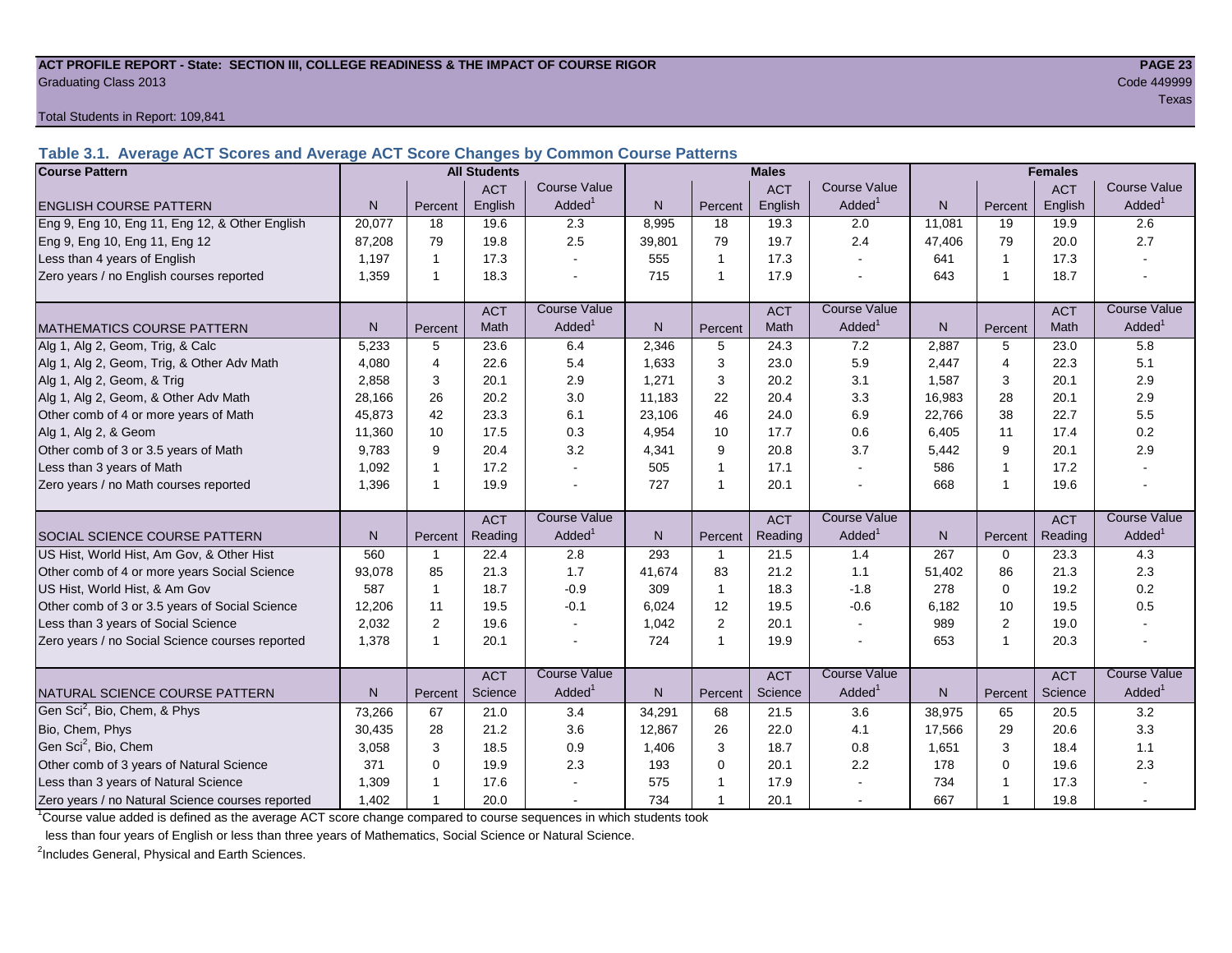#### ACT PROFILE REPORT - State: SECTION III, COLLEGE READINESS & THE IMPACT OF COURSE RIGOR **PAGE 24 Graduating Class 2013** Code 449999

tera de la construcción de la construcción de la construcción de la construcción de la construcción de la cons

#### Total Students in Report: 109,841

# **Table 3.2. College Readiness Percents by Common Course Patterns**

| <b>Course Pattern</b>                            | <b>State</b><br><b>National</b> |                       |         |                  |              |                       |         |                  |
|--------------------------------------------------|---------------------------------|-----------------------|---------|------------------|--------------|-----------------------|---------|------------------|
|                                                  |                                 | <b>Percent Taking</b> | Avg ACT | Percent Who Met  |              | <b>Percent Taking</b> | Avg ACT | Percent Who Met  |
| <b>ENGLISH COURSE PATTERN</b>                    | $\mathsf{N}$                    | Pattern               | English | <b>Benchmark</b> | $\mathsf{N}$ | Pattern               | English | <b>Benchmark</b> |
| Eng 9, Eng 10, Eng 11, Eng 12, & Other English   | 20,077                          | 18                    | 19.6    | 60               | 380,375      | 21                    | 21.6    | 73               |
| Eng 9, Eng 10, Eng 11, Eng 12                    | 87,208                          | 79                    | 19.8    | 62               | 1,265,911    | 70                    | 20.3    | 65               |
| Less than 4 years of English                     | 1,197                           | $\overline{1}$        | 17.3    | 47               | 84,048       | 5                     | 15.9    | 36               |
| Zero years / no English courses reported         | 1,359                           | 1                     | 18.3    | 50               | 68,909       | $\overline{4}$        | 16.4    | 38               |
|                                                  |                                 |                       |         |                  |              |                       |         |                  |
|                                                  |                                 | <b>Percent Taking</b> | Avg ACT | Percent Who Met  |              | <b>Percent Taking</b> | Avg ACT | Percent Who Met  |
| <b>MATHEMATICS COURSE PATTERN</b>                | N                               | Pattern               | Math    | <b>Benchmark</b> | N            | Pattern               | Math    | <b>Benchmark</b> |
| Alg 1, Alg 2, Geom, Trig, & Calc                 | 5,233                           | 5                     | 23.6    | 66               | 113,999      | 6                     | 23.8    | 68               |
| Alg 1, Alg 2, Geom, Trig, & Other Adv Math       | 4,080                           | $\overline{4}$        | 22.6    | 63               | 155,095      | 9                     | 21.9    | 56               |
| Alg 1, Alg 2, Geom, & Trig                       | 2,858                           | 3                     | 20.1    | 38               | 119,993      | 7                     | 19.4    | 32               |
| Alg 1, Alg 2, Geom, & Other Adv Math             | 28,166                          | 26                    | 20.2    | 39               | 336,291      | 19                    | 19.6    | 32               |
| Other comb of 4 or more years of Math            | 45,873                          | 42                    | 23.3    | 62               | 610,720      | 34                    | 23.6    | 65               |
| Alg 1, Alg 2, & Geom                             | 11,360                          | 10                    | 17.5    | 14               | 223,733      | 12                    | 17.2    | 11               |
| Other comb of 3 or 3.5 years of Math             | 9.783                           | 9                     | 20.4    | 40               | 88,866       | 5                     | 19.7    | 34               |
| Less than 3 years of Math                        | 1,092                           |                       | 17.2    | 14               | 77,906       | 4                     | 16.3    | $\overline{7}$   |
| Zero years / no Math courses reported            | 1,396                           | 1                     | 19.9    | 35               | 72,640       | 4                     | 17.9    | 20               |
|                                                  |                                 |                       |         |                  |              |                       |         |                  |
|                                                  |                                 | <b>Percent Taking</b> | Avg ACT | Percent Who Met  |              | Percent Taking        | Avg ACT | Percent Who Met  |
| <b>SOCIAL SCIENCE COURSE PATTERN</b>             | N                               | Pattern               | Reading | <b>Benchmark</b> | N            | Pattern               | Reading | <b>Benchmark</b> |
| US Hist, World Hist, Am Gov, & Other Hist        | 560                             | $\mathbf 1$           | 22.4    | 52               | 50,989       | 3                     | 22.2    | 51               |
| Other comb of 4 or more years Social Science     | 93,078                          | 85                    | 21.3    | 44               | 908,394      | 50                    | 22.0    | 50               |
| US Hist, World Hist, & Am Gov                    | 587                             | $\mathbf{1}$          | 18.7    | 30               | 106,021      | 6                     | 19.5    | 34               |
| Other comb of 3 or 3.5 years of Social Science   | 12,206                          | 11                    | 19.5    | 32               | 489,586      | 27                    | 21.0    | 43               |
| Less than 3 years of Social Science              | 2,032                           | 2                     | 19.6    | 33               | 171,617      | 10                    | 19.1    | 32               |
| Zero years / no Social Science courses reported  | 1,378                           | $\overline{1}$        | 20.1    | 37               | 72,636       | $\overline{4}$        | 17.7    | 25               |
|                                                  |                                 |                       |         |                  |              |                       |         |                  |
|                                                  |                                 | <b>Percent Taking</b> | Avg ACT | Percent Who Met  |              | <b>Percent Taking</b> | Avg ACT | Percent Who Met  |
| NATURAL SCIENCE COURSE PATTERN                   | N                               | Pattern               | Science | <b>Benchmark</b> | N            | Pattern               | Science | <b>Benchmark</b> |
| Gen Sci <sup>1</sup> , Bio, Chem, & Phys         | 73,266                          | 67                    | 21.0    | 37               | 767,293      | 43                    | 21.9    | 46               |
| Bio, Chem, Phys                                  | 30,435                          | 28                    | 21.2    | 38               | 183,685      | 10                    | 23.0    | 54               |
| Gen Sci <sup>1</sup> , Bio, Chem                 | 3,058                           | 3                     | 18.5    | 17               | 504,165      | 28                    | 19.9    | 28               |
| Other comb of 3 years of Natural Science         | 371                             | $\mathbf 0$           | 19.9    | 29               | 51,822       | 3                     | 19.1    | 25               |
| Less than 3 years of Natural Science             | 1,309                           |                       | 17.6    | 14               | 218,267      | 12                    | 18.0    | 17               |
| Zero years / no Natural Science courses reported | 1,402                           | 1                     | 20.0    | 31               | 74,011       | 4                     | 17.8    | 18               |

<sup>1</sup>Includes General, Physical and Earth Sciences.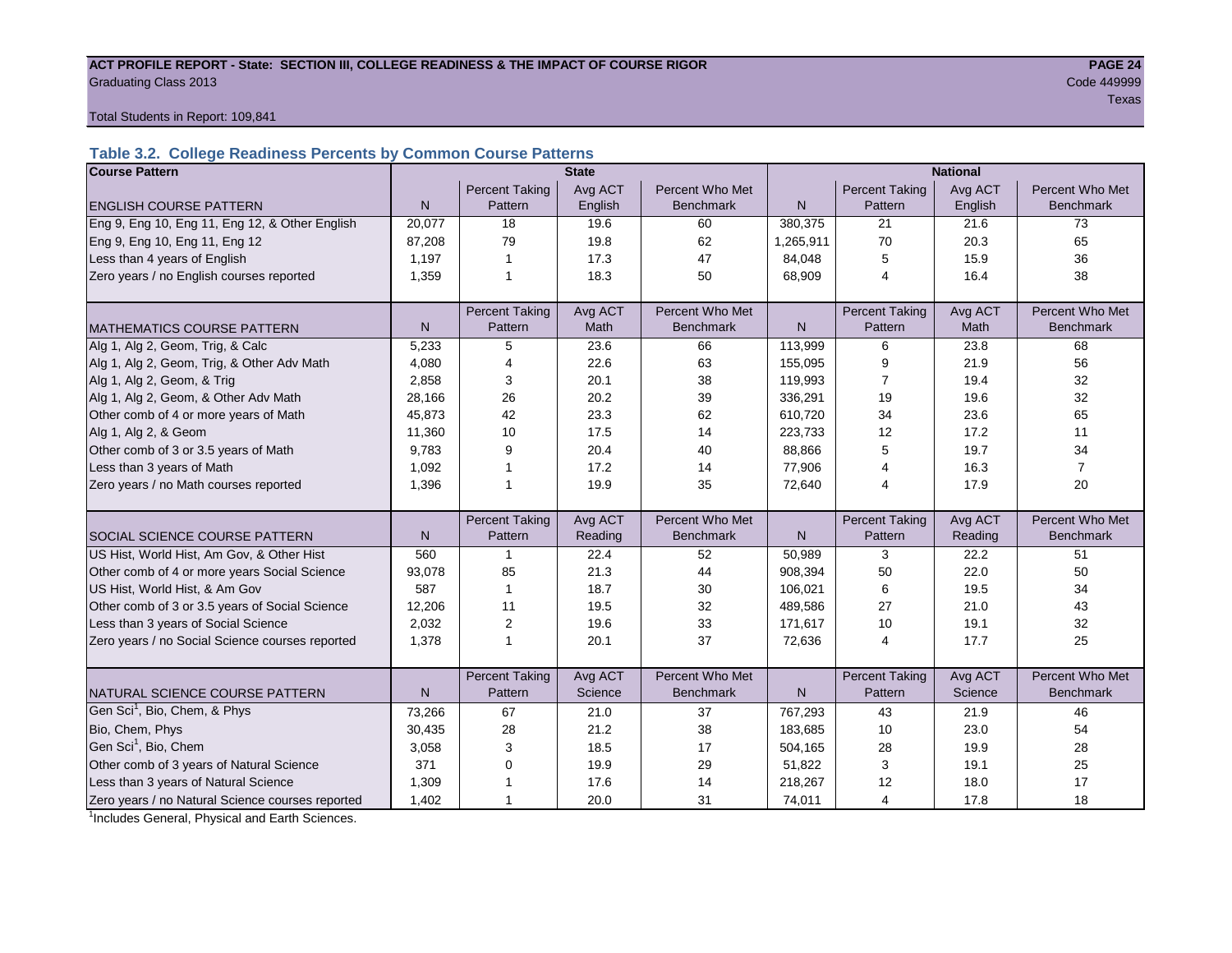# Section IV Career and Educational Aspirations

Beginning with the Graduating Class of 2013, all students whose scores are college reportable, both standard and extended time tests, are now included. Also beginning with the 2013 Graduating Class data, College Readiness Benchmarks for Reading and Science were updated to reflect the most recent college coursework research.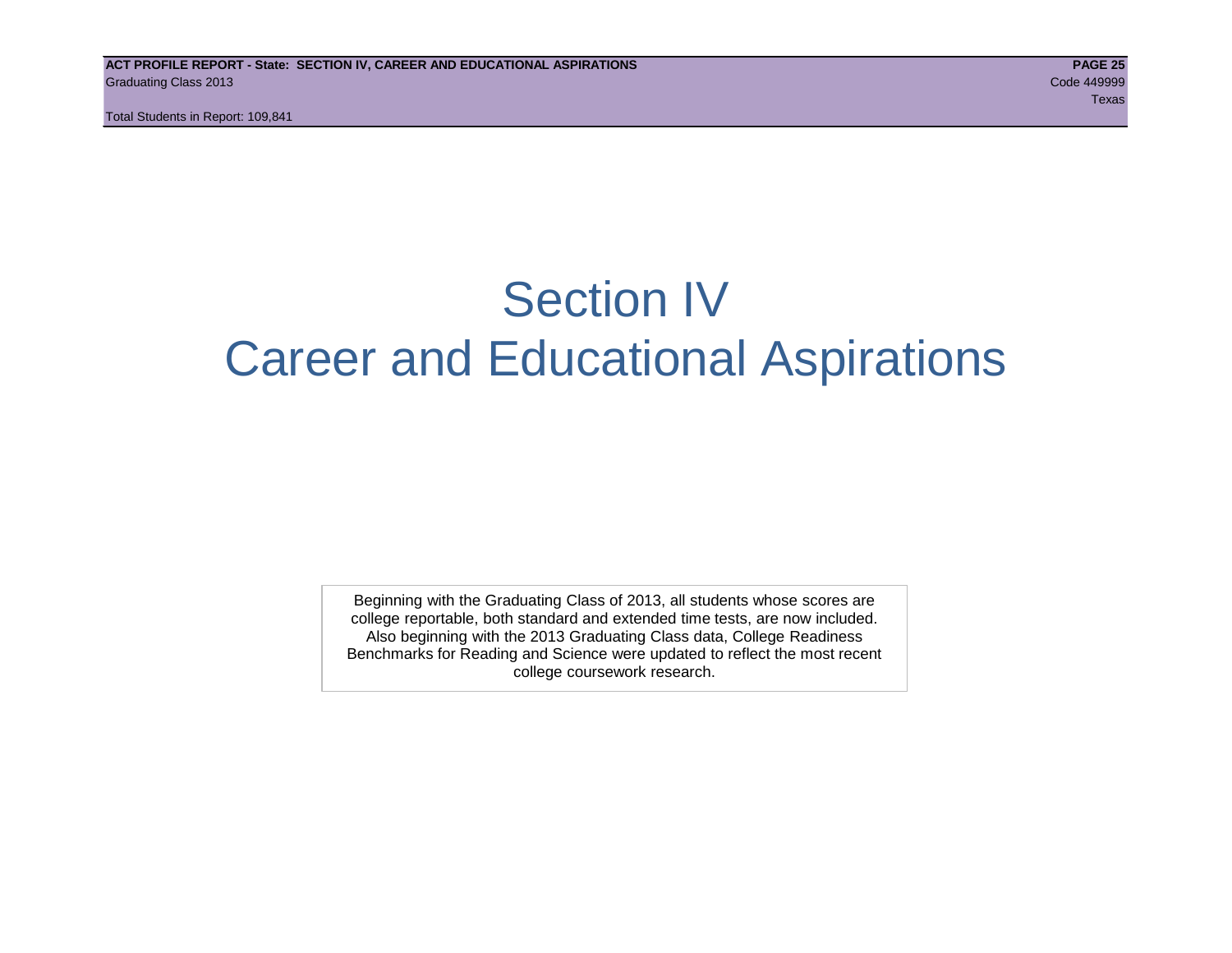#### **ACT PROFILE REPORT - State: SECTION IV, CAREER AND EDUCATIONAL ASPIRATIONS PAGE 26** Graduating Class 2013 Code 449999

# teration of the contract of the contract of the contract of the contract of the contract of the contract of the

#### Total Students in Report: 109,841

**Table 4.1. Distribution of Planned Educational Majors for All Students by College Plans**

|                                              | <b>All Students</b><br>Plan on 2 Years or Less of College |                      |         |                |                      |         |                | Plan on 4 Years or More of College |         |
|----------------------------------------------|-----------------------------------------------------------|----------------------|---------|----------------|----------------------|---------|----------------|------------------------------------|---------|
|                                              |                                                           |                      | Avg ACT |                |                      | Avg ACT |                |                                    | Avg ACT |
| <b>Planned Educational Major</b>             | N <sup>1</sup>                                            | Percent <sup>2</sup> | Comp    | N <sub>1</sub> | Percent <sup>2</sup> | Comp    | N <sub>1</sub> | Percent <sup>2</sup>               | Comp    |
| Agriculture & Natural Resources Conservation | 2,101                                                     | 2                    | 19.9    | 70             | 2                    | 16.6    | 1,844          | $\overline{2}$                     | 20.2    |
| Architecture                                 | 1.868                                                     | 2                    | 20.0    | 47             | 2                    | 15.9    | 1,539          | 2                                  | 20.5    |
| Area, Ethnic, & Multidisciplinary Studies    | 161                                                       | 0                    | 22.7    | 6              | $\Omega$             | 15.2    | 136            | 0                                  | 23.4    |
| Arts: Visual & Performing                    | 6,277                                                     | 6                    | 20.5    | 180            | 6                    | 16.6    | 5,226          | 6                                  | 21.0    |
| <b>Business</b>                              | 11,664                                                    | 11                   | 20.9    | 352            | 12                   | 16.4    | 9,835          | 11                                 | 21.3    |
| Communications                               | 2,614                                                     | $\overline{2}$       | 21.5    | 28             |                      | 15.6    | 2,302          | 3                                  | 21.8    |
| Community, Family, & Personal Services       | 1,999                                                     | 2                    | 18.1    | 138            | 5                    | 16.6    | 1,591          | $\overline{2}$                     | 18.5    |
| Computer Science & Mathematics               | 2,492                                                     | 2                    | 22.6    | 68             | 2                    | 16.3    | 2,094          | 2                                  | 23.1    |
| Education                                    | 5,750                                                     | 5                    | 19.5    | 103            | 3                    | 16.3    | 4,922          | 5                                  | 19.9    |
| Engineering                                  | 11,694                                                    | 11                   | 23.1    | 174            | 6                    | 16.5    | 10,153         | 11                                 | 23.5    |
| Engineering Technology & Drafting            | 1,511                                                     | 1                    | 18.7    | 108            | $\overline{4}$       | 15.3    | 1,140          | 1                                  | 19.6    |
| English & Foreign Languages                  | 912                                                       |                      | 23.5    | 12             | $\Omega$             | 18.1    | 807            |                                    | 23.9    |
| <b>Health Administration &amp; Assisting</b> | 4,428                                                     | 4                    | 17.6    | 268            | 9                    | 15.7    | 3,392          | 4                                  | 18.1    |
| Health Sciences & Technologies               | 22,148                                                    | 20                   | 20.6    | 523            | 18                   | 16.8    | 19,121         | 21                                 | 20.9    |
| Philosophy, Religion, & Theology             | 515                                                       | 0                    | 21.4    | 8              | $\mathbf 0$          | 19.6    | 456            |                                    | 21.5    |
| Repair, Production, & Construction           | 530                                                       | $\Omega$             | 16.8    | 193            | $\overline{7}$       | 16.6    | 216            | $\Omega$                           | 17.8    |
| Sciences: Biological & Physical              | 7,408                                                     |                      | 23.0    | 43             |                      | 16.5    | 6,651          |                                    | 23.2    |
| Social Sciences & Law                        | 9,152                                                     | 8                    | 20.4    | 148            | 5                    | 15.2    | 7,764          | 9                                  | 20.9    |
| Undecided                                    | 15,345                                                    | 14                   | 21.1    | 459            | 16                   | 16.3    | 11,511         | 13                                 | 21.6    |
| No Response                                  | 1.270                                                     |                      | 20.0    | 19             |                      | 14.8    | 187            | $\mathbf 0$                        | 20.6    |

1 2-Year and 4-Year "N" counts do not reflect "Missing" and "Other" college plans, therefore they may not add up to the N count for All Students.

<sup>2</sup> Percent of students tested within College Plan groups (All Students, 2-Year, 4-Year).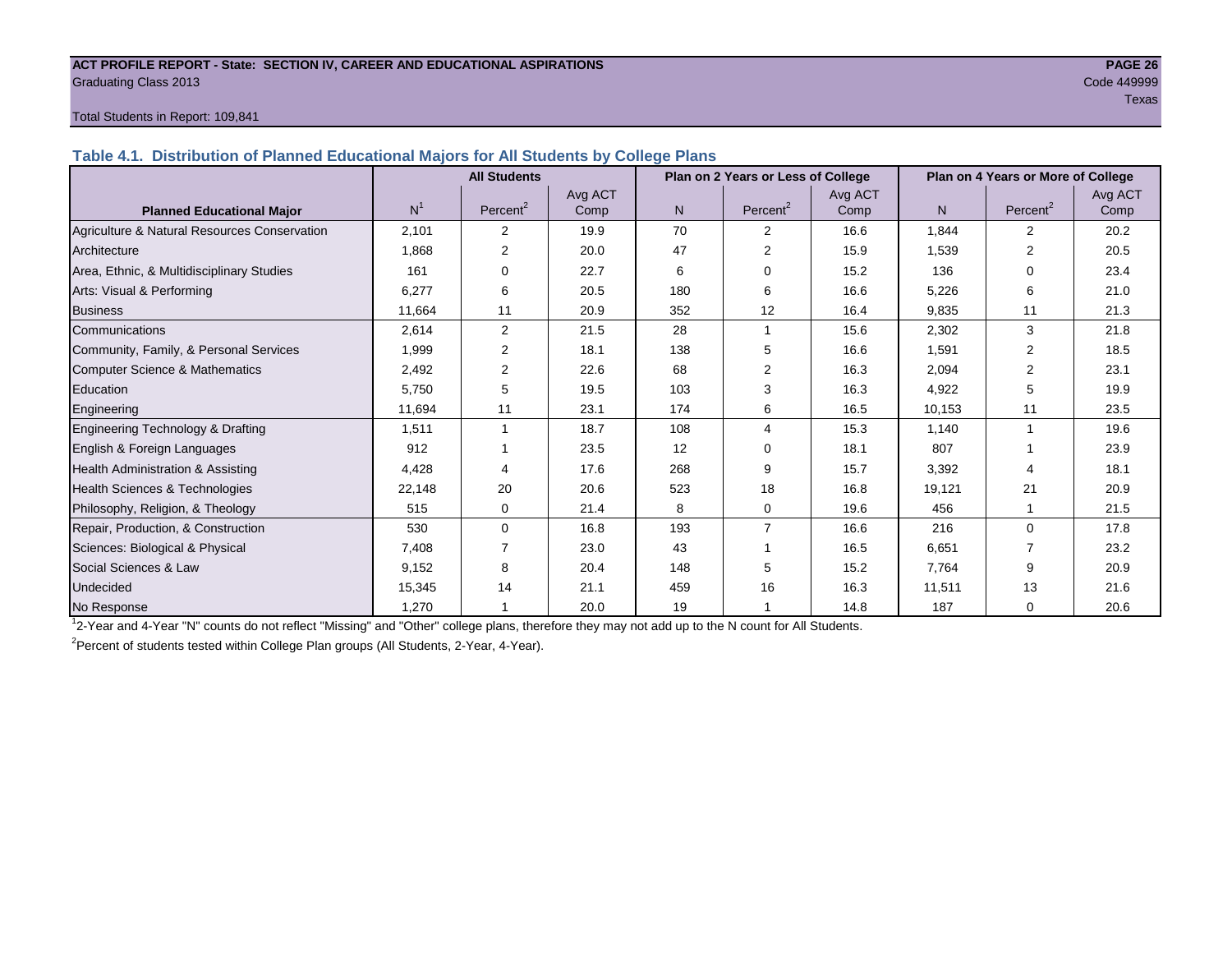#### **ACT PROFILE REPORT - State: SECTION IV, CAREER AND EDUCATIONAL ASPIRATIONS PAGE 27** Graduating Class 2013 Code 449999

#### Total Students in Report: 109,841

# **Table 4.2. Average ACT Composite Scores for Racial/Ethnic Groups by Post-Secondary Educational Aspirations**

| <b>Educational Degree</b> | <b>All Racial/Ethnic Groups</b><br><b>Combined</b> |         |       | <b>Black/African American</b> |     | American Indian/ Alaska Native |        | White   | Hispanic/Latino |         |  |
|---------------------------|----------------------------------------------------|---------|-------|-------------------------------|-----|--------------------------------|--------|---------|-----------------|---------|--|
| <b>Aspirations</b>        | N.                                                 | Average | N.    | Average                       | N   | Average                        | N      | Average | N               | Average |  |
| Voc-Tech                  | 744                                                | 16.5    | 105   | 14.6                          |     | 15.3                           | 225    | 18.4    | 351             | 15.4    |  |
| 2-yr College Degree       | 2,205                                              | 16.3    | 263   | 14.8                          | 10  | 15.9                           | 627    | 18.1    | .209            | 15.6    |  |
| <b>Bachelors Degree</b>   | 49.145                                             | 19.9    | 5.922 | 16.8                          | 178 | 19.8                           | 21.457 | 22.0    | 18.001          | 18.2    |  |
| <b>Graduate Study</b>     | 17.295                                             | 23.6    | .551  | 19.6                          | 68  | 22.8                           | 8,919  | 25.1    | 4.680           | 21.4    |  |
| Prof. Level Degree        | 24.447                                             | 22.8    | 2.971 | 19.6                          | 94  | 22.9                           | 8.325  | 25.1    | 9,279           | 20.6    |  |
| Other                     | 1.248                                              | 17.8    | 176   | 15.3                          | 8   | 17.8                           | 334    | 20.8    | 595             | 16.5    |  |
| No Response               | 14,757                                             | 19.3    | 1.707 | 16.1                          | 52  | 20.0                           | 3,412  | 23.5    | 7,762           | 17.1    |  |

| <b>Educational Degree</b> | <b>All Racial/Ethnic Groups</b><br><b>Combined</b> |         | Asian |         | Native Hawaiian/<br><b>Other Pacific Islander</b> |         | Two or more races |         | Prefer not to respond/<br><b>No Response</b> |         |  |
|---------------------------|----------------------------------------------------|---------|-------|---------|---------------------------------------------------|---------|-------------------|---------|----------------------------------------------|---------|--|
| <b>Aspirations</b>        | N.                                                 | Average | N.    | Average | N                                                 | Average | N                 | Average | N                                            | Average |  |
| Voc-Tech                  | 744                                                | 16.5    | 23    | 22.3    |                                                   | 22.0    |                   | 19.3    | 26                                           | 15.9    |  |
| 2-yr College Degree       | 2,205                                              | 16.3    | 13    | 18.2    |                                                   | 15.7    | 30                | 17.5    | 47                                           | 15.5    |  |
| <b>Bachelors Degree</b>   | 49,145                                             | 19.9    | .135  | 22.3    | 89                                                | 20.2    | 1,201             | 20.9    | 1,162                                        | 20.8    |  |
| <b>Graduate Study</b>     | 17,295                                             | 23.6    | 912   | 25.6    | 34                                                | 23.5    | 512               | 24.4    | 619                                          | 24.6    |  |
| Prof. Level Degree        | 24,447                                             | 22.8    | 2.104 | 26.1    | 45                                                | 23.6    | 737               | 23.9    | 892                                          | 24.7    |  |
| Other                     | 1.248                                              | 17.8    | 47    | 21.8    |                                                   | 22.5    | 26                | 18.5    | 60                                           | 18.7    |  |
| No Response               | 14,757                                             | 19.3    | 637   | 25.6    | $12 \overline{ }$                                 | 20.8    | 212               | 21.2    | 963                                          | 22.6    |  |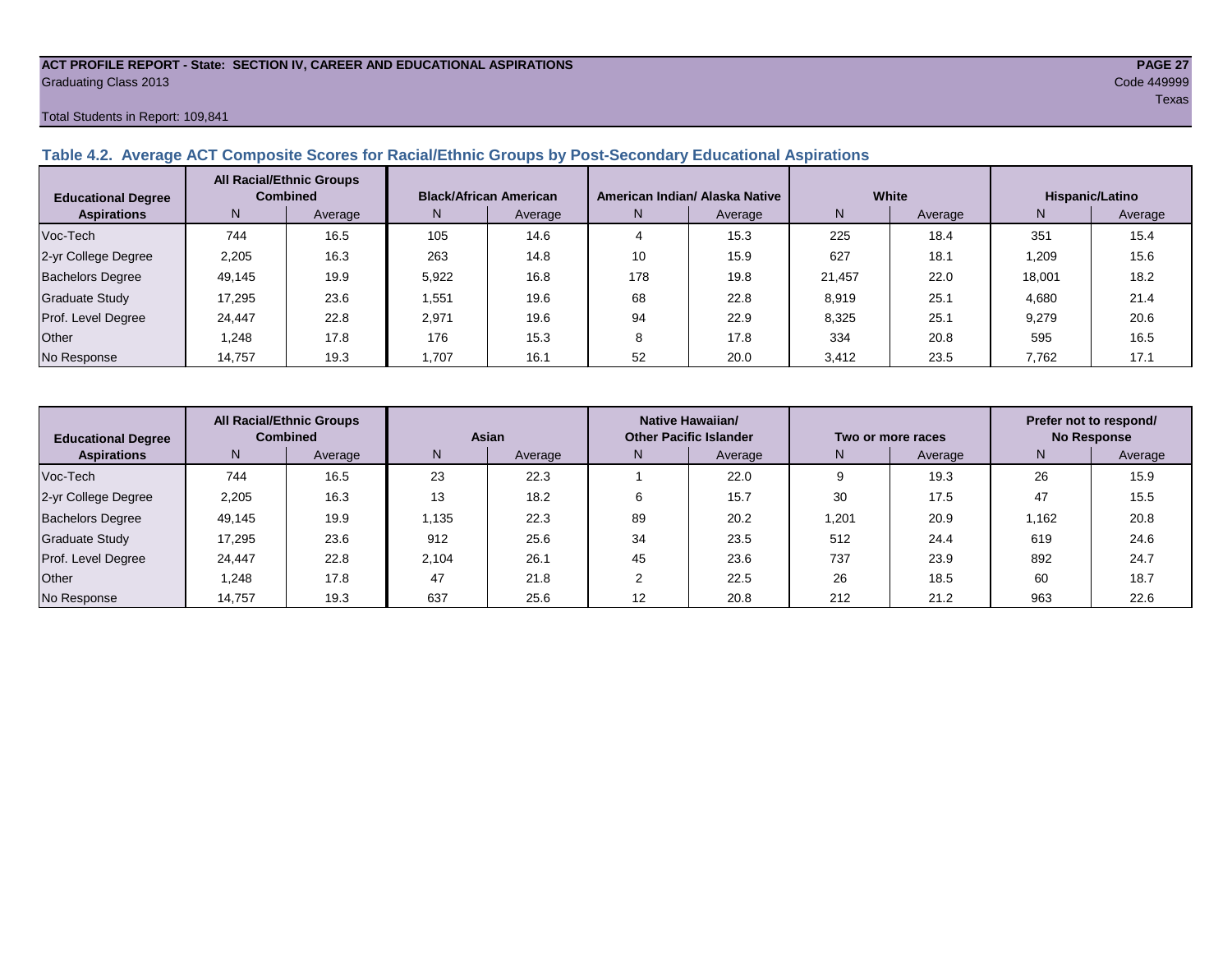#### **ACT PROFILE REPORT - State: SECTION IV, CAREER AND EDUCATIONAL ASPIRATIONS PAGE 28 Graduating Class 2013** Code 449999 Code 449999

#### Total Students in Report: 109,841

# **Table 4.3. Students' Score Report Preferences at Time of Testing**

|                                      |              |                           |                                           |         |                         | <b>Percent of Students in</b> |         |           |                |                |                |  |
|--------------------------------------|--------------|---------------------------|-------------------------------------------|---------|-------------------------|-------------------------------|---------|-----------|----------------|----------------|----------------|--|
|                                      |              | <b>Number of Students</b> | <b>College Readiness Standards Ranges</b> |         |                         |                               |         |           |                |                |                |  |
|                                      |              |                           |                                           | 2nd-6th |                         |                               |         |           |                |                |                |  |
| Name                                 | <b>State</b> | Total                     | 1st Choice                                | Choice  | $01 - 12$               | $13 - 15$                     | $16-19$ | $20 - 23$ | 24-27          | $28-32$        | 33-36          |  |
| TEXAS A&M UNIVERSITY-MAIN CAMPUS     | Texas        | 15,253                    | 5,698                                     | 9,555   | 1                       | 5                             | 16      | 30        | 28             | 17             | 2              |  |
| UNIV OF TEXAS AT AUSTIN              | Texas        | 15,235                    | 5,054                                     | 10,181  | $\overline{2}$          | 6                             | 18      | 27        | 25             | 18             | 3              |  |
| <b>TEXAS TECH UNIVERSITY</b>         | Texas        | 10,026                    | 3,003                                     | 7,023   | 1                       | 8                             | 25      | 35        | 22             | 8              |                |  |
| TEXAS STATE UNIVERSITY-SAN MARCOS    | Texas        | 10,008                    | 2,971                                     | 7,037   | $\overline{2}$          | 12                            | 32      | 34        | 15             | 4              | 0              |  |
| <b>BAYLOR UNIVERSITY</b>             | Texas        | 9,384                     | 3,128                                     | 6,256   | $\overline{2}$          | 6                             | 19      | 30        | 27             | 15             | $\overline{2}$ |  |
| UNIV OF TEXAS AT SAN ANTONIO         | <b>Texas</b> | 8,693                     | 2,126                                     | 6,567   | $\overline{\mathbf{4}}$ | 16                            | 37      | 28        | 11             | 3              | $\Omega$       |  |
| UNIV OF TEXAS PAN AMERICAN           | Texas        | 6,732                     | 3,813                                     | 2,919   | 6                       | 26                            | 43      | 20        | 5              |                | 0              |  |
| UNIVERSITY OF NORTH TEXAS            | Texas        | 6,664                     | 2,030                                     | 4,634   | 3                       | 11                            | 28      | 32        | 18             | 8              |                |  |
| UNIVERSITY OF HOUSTON-MAIN CAMPUS    | <b>Texas</b> | 5,833                     | 1,505                                     | 4,328   | 3                       | 12                            | 31      | 30        | 16             | $\overline{7}$ |                |  |
| <b>SAM HOUSTON STATE UNIVERSITY</b>  | Texas        | 5,068                     | 1,588                                     | 3,480   | $\overline{4}$          | 17                            | 37      | 28        | 11             | 3              | $\Omega$       |  |
| <b>TEXAS CHRISTIAN UNIVERSITY</b>    | Texas        | 4,550                     | 959                                       | 3,591   | $\mathbf{1}$            | $\overline{7}$                | 19      | 30        | 26             | 15             | $\mathbf{1}$   |  |
| STEPHEN F AUSTIN STATE UNIVERSITY    | Texas        | 4,240                     | 1,136                                     | 3,104   | 3                       | 14                            | 34      | 32        | 12             | 4              | 0              |  |
| UNIV OF TEXAS AT ARLINGTON           | Texas        | 4,198                     | 1,116                                     | 3,082   | 4                       | 15                            | 30      | 29        | 16             | 6              | 0              |  |
| TEXAS A&M UNIVERSITY-CORPUS CHRISTI  | Texas        | 3,701                     | 851                                       | 2,850   | 4                       | 19                            | 40      | 25        | 9              | $\overline{2}$ | 0              |  |
| TEXAS A & M UNIVERSITY-KINGSVILLE    | Texas        | 3,492                     | 801                                       | 2,691   | 6                       | 24                            | 44      | 21        | 5              |                | $\Omega$       |  |
| <b>SOUTH TEXAS COLLEGE</b>           | <b>Texas</b> | 3,076                     | 821                                       | 2,255   | 9                       | 35                            | 42      | 12        | $\overline{2}$ | $\Omega$       | $\Omega$       |  |
| <b>RICE UNIVERSITY</b>               | Texas        | 3,031                     | 943                                       | 2,088   | $\mathbf{1}$            | 3                             | 9       | 19        | 24             | 33             | 11             |  |
| <b>TARLETON STATE UNIVERSITY</b>     | Texas        | 2,688                     | 903                                       | 1,785   | 2                       | 11                            | 33      | 36        | 14             | 3              | 0              |  |
| UNIV OF TEXAS AT EL PASO             | Texas        | 2,275                     | 1,172                                     | 1,103   | 6                       | 24                            | 39      | 24        | 5              | 2              | 0              |  |
| <b>NCAA ELIGIBILITY CENTER</b>       | Indiana      | 2,211                     | 1,188                                     | 1,023   | 3                       | 13                            | 31      | 30        | 16             | $\overline{7}$ | $\mathbf{1}$   |  |
| ANGELO STATE UNIVERSITY              | Texas        | 2,206                     | 857                                       | 1,349   | 3                       | 13                            | 34      | 32        | 14             | $\overline{4}$ | $\Omega$       |  |
| OKLAHOMA STATE UNIVERSITY            | Oklahoma     | 2,119                     | 574                                       | 1,545   | 1                       | 5                             | 17      | 33        | 31             | 12             |                |  |
| SOUTHERN METHODIST UNIVERSITY        | Texas        | 2,080                     | 491                                       | 1,589   | 1                       | 6                             | 16      | 23        | 30             | 21             | 3              |  |
| UNIVERSITY OF OKLAHOMA               | Oklahoma     | 2,073                     | 570                                       | 1,503   | $\Omega$                | 3                             | 12      | 30        | 33             | 20             | $\overline{2}$ |  |
| <b>WEST TEXAS A&amp;M UNIVERSITY</b> | Texas        | 1,932                     | 660                                       | 1,272   | $\overline{2}$          | 13                            | 33      | 33        | 15             | 4              | 0              |  |
| ABILENE CHRISTIAN UNIVERSITY         | <b>Texas</b> | 1,895                     | 612                                       | 1,283   | 2                       | 8                             | 24      | 33        | 24             | 10             | $\mathbf{1}$   |  |
| UNIV OF TEXAS AT DALLAS              | Texas        | 1,720                     | 418                                       | 1,302   | $\overline{2}$          | 6                             | 18      | 27        | 26             | 19             | 3              |  |
| UNIVERSITY OF ARKANSAS               | Arkansas     | 1,711                     | 589                                       | 1,122   | $\Omega$                | $\overline{2}$                | 11      | 35        | 35             | 15             |                |  |
| <b>TEXAS WOMAN'S UNIVERSITY</b>      | Texas        | 1,604                     | 457                                       | 1,147   | 6                       | 20                            | 37      | 25        | 9              | 3              | $\Omega$       |  |
| <b>BLINN COLLEGE</b>                 | Texas        | 1,406                     | 359                                       | 1,047   | 5                       | 15                            | 33      | 31        | 13             | $\overline{2}$ | 0              |  |
| All Other Institutions               |              | 86,230                    | 23,281                                    | 62,949  | 4                       | 13                            | 27      | 25        | 17             | 11             | $\overline{2}$ |  |
| <b>Total</b>                         |              | 231,334                   | 69,674                                    | 161,660 | 3                       | $\overline{12}$               | 27      | 27        | 18             | 10             | 2              |  |

tera de la construcción de la construcción de la construcción de la construcción de la construcción de la const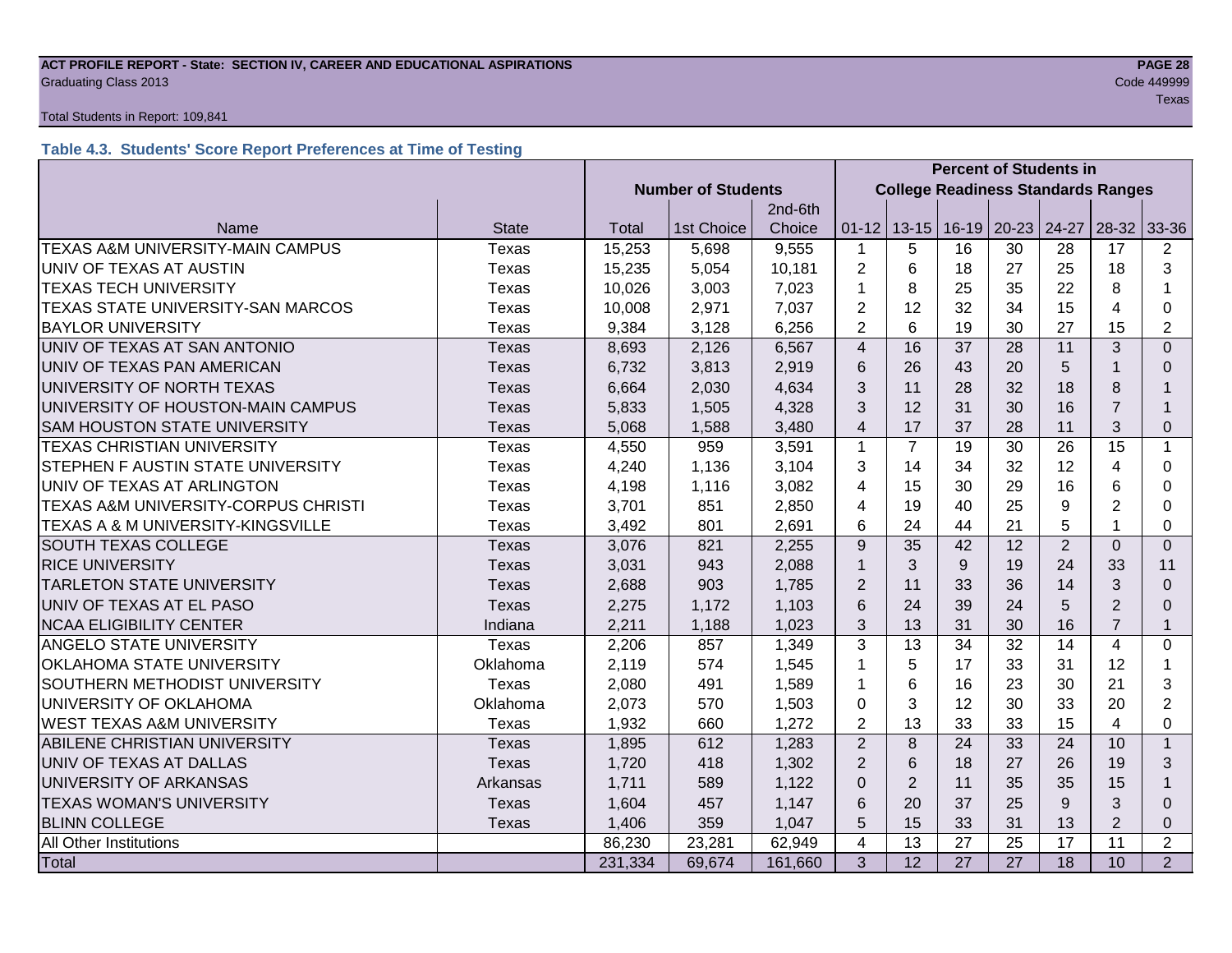# Section V Optional Writing Test Results

Beginning with the Graduating Class of 2013, all students whose scores are college reportable, both standard and extended time tests, are now included. Also beginning with the 2013 Graduating Class data, College Readiness Benchmarks for Reading and Science were updated to reflect the most recent college coursework research.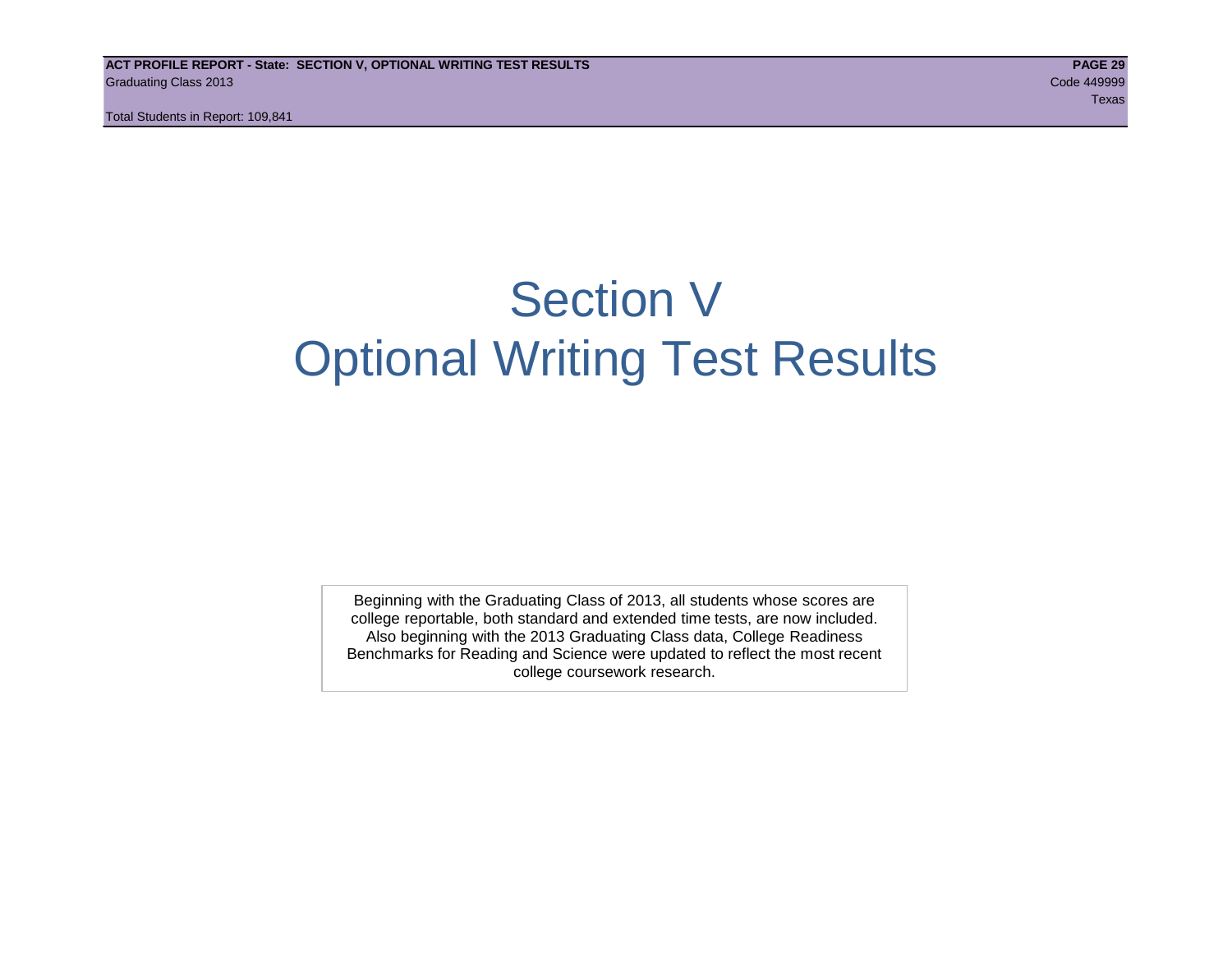#### **ACT PROFILE REPORT - State: SECTION V, OPTIONAL WRITING TEST RESULTS PAGE 30** Graduating Class 2013 Code 449999

#### Total Students in Report: 109,841

|                               |              |                 | <b>Average ACT Scores</b> |                 |              |              |                                 |          |  |  |
|-------------------------------|--------------|-----------------|---------------------------|-----------------|--------------|--------------|---------------------------------|----------|--|--|
|                               |              |                 | <b>English</b>            |                 |              | <b>Essay</b> | <b>English/Writing Combined</b> |          |  |  |
|                               | <b>State</b> | <b>National</b> | <b>State</b>              | <b>National</b> | <b>State</b> | National     | <b>State</b>                    | National |  |  |
| <b>All Students</b>           | 87,010       | 942,769         | 20.1                      | 21.3            | 6.4          | 7.0          | 19.1                            | 20.5     |  |  |
| Black/African American        | 9,032        | 114.751         | 16.5                      | 16.3            | 5.8          | 6.1          | 16.0                            | 16.0     |  |  |
| American Indian/Alaska Native | 295          | 6.031           | 20.3                      | 16.8            | 6.5          | 6.1          | 19.4                            | 16.4     |  |  |
| White                         | 32,464       | 518,407         | 23.2                      | 22.9            | 6.8          | 7.2          | 21.7                            | 21.9     |  |  |
| Hispanic/Latino               | 35.518       | 151.504         | 17.3                      | 18.6            | 6.1          | 6.8          | 16.7                            | 18.3     |  |  |

Asian 4,392 54,580 24.3 23.5 7.5 7.6 23.2 22.7 Native Hawaiian/Other Pac. Isl. | 144 | 2,812 | 20.4 | 19.5 | 6.6 | 6.9 | 19.6 | 19.2 |Two or more races | 2,088 | 35,355 | 22.2 | 21.5 | 6.7 | 7.0 | 20.8 | 20.6 Prefer not/No Response | 3,077 | 59,329 | 22.6 | 21.8 | 6.9 | 7.1 | 21.3 | 20.9 Males | 38,834 | 423,104 | 20.0 | 21.0 | 6.2 | 6.7 | 18.8 | 20.1 Females | 48,172 | 513,945 | 20.2 | 21.6 | 6.6 | 7.2 | 19.4 | 20.9 Missing | 4 | 5,720 | 12.0 | 16.6 | 5.8 | 6.3 | 12.5 | 16.5